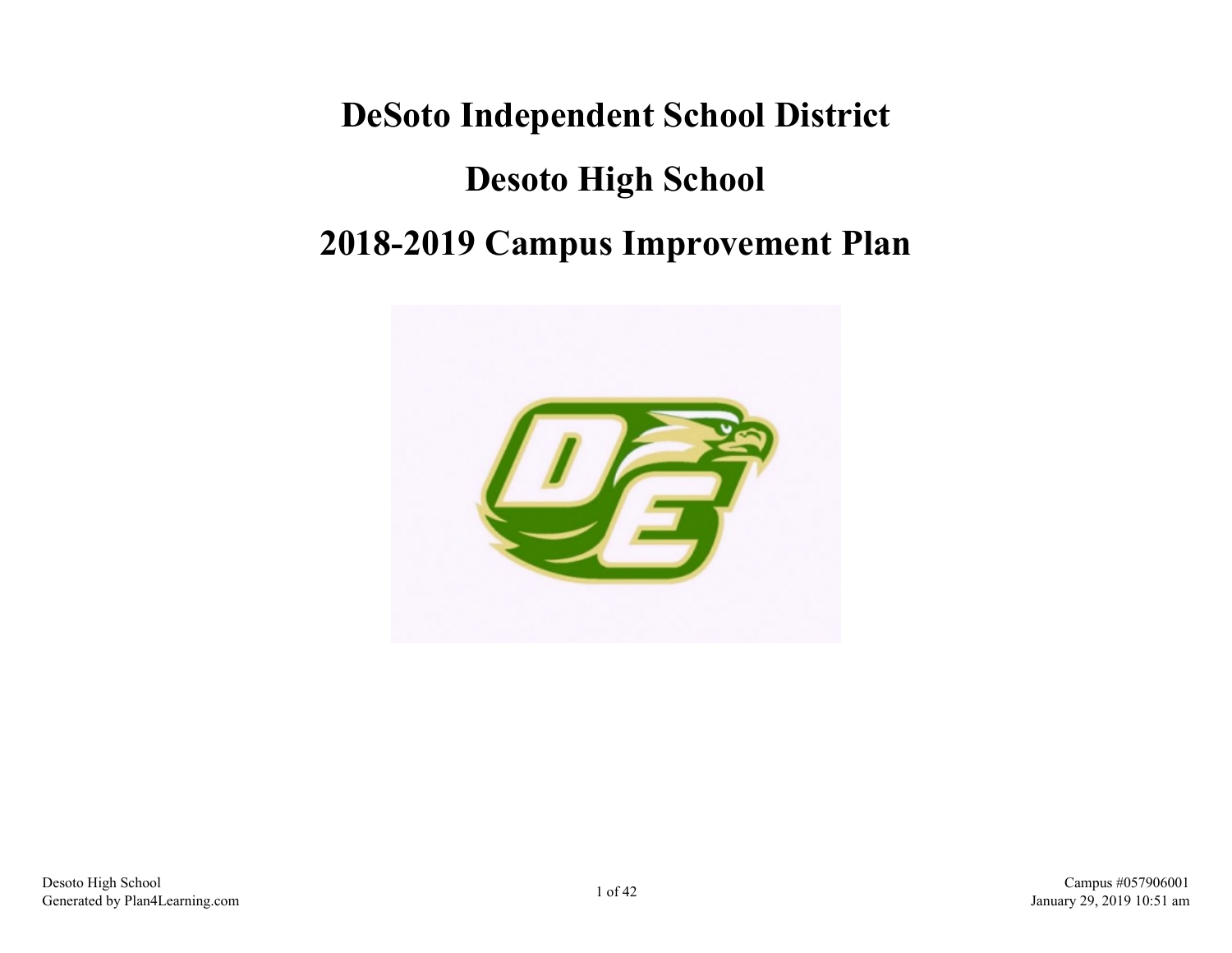### **Table of Contents**

| Goal 1: DeSoto High School will provide students with rigorous and relevant curriculum and engaging educational experiences to raise student    |  |
|-------------------------------------------------------------------------------------------------------------------------------------------------|--|
|                                                                                                                                                 |  |
|                                                                                                                                                 |  |
| Goal 3: Create a technology-enriched school that transforms the delivery of instruction and prepares students for the competitive workplace  25 |  |
|                                                                                                                                                 |  |
|                                                                                                                                                 |  |
|                                                                                                                                                 |  |
|                                                                                                                                                 |  |
|                                                                                                                                                 |  |
|                                                                                                                                                 |  |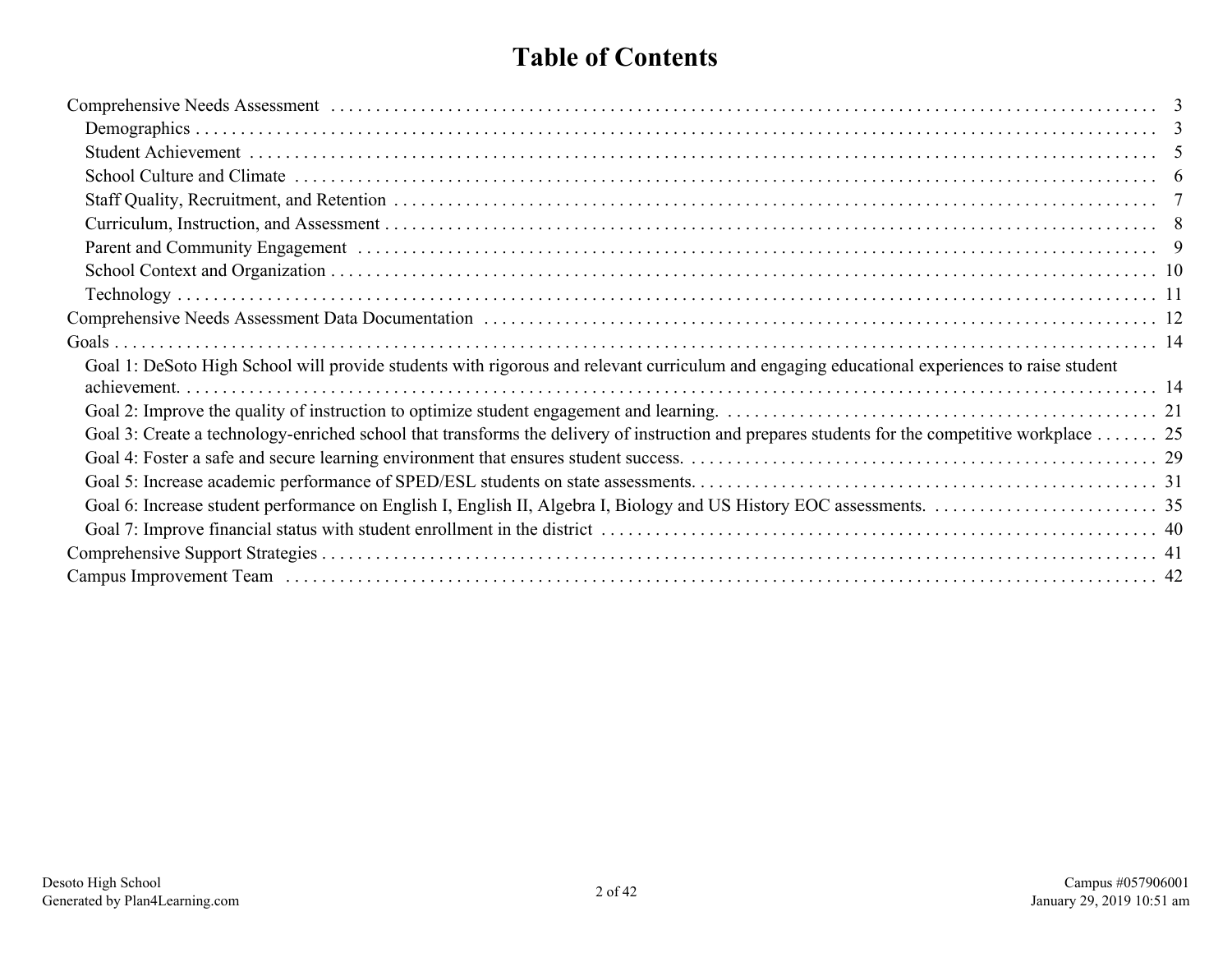# **Comprehensive Needs Assessment**

#### **Revised/Approved: October 02, 2018**

### <span id="page-2-0"></span>**Demographics**

#### **Demographics Summary**

DHS enrollment has declined by about 200 students this year when compared to last year. The campus continues to serve a high minority population. Over 80% of the students are classified as African American. Hispanic students are the second largest group on the campus. Hispanic students make-up almost 15% of the student population. The chart below outlines the percentage of enrollment for each subgroup represented on campus.

| <b>Ethnic Distribution</b> |      |
|----------------------------|------|
| African American           | 80.9 |
| Hispanic                   | 14.6 |
| White                      | 2.5  |
| American Indian            | 0.3  |
| Asian                      | 0.3  |
| Pacific Islander           | 0.1  |
| Two or more races          | 1.3  |

#### **Demographics Strengths**

Demographics at DHS has changed since the year 2000. Minority population has continued to constitute the largest portion of the population. The percentages of each group has changed over the years. The increased diversity and changing demographics continues to offer an opportunity for growth and achievement. DHS currently offers over 25 clubs and organizations for students of all backgrounds to participate. Also, the population growth and diversity exposes our students to a variety of experiences.

#### **Problem Statements Identifying Demographics Needs**

**Problem Statement 1**: Campus administration will need to work with campus groups to encourage student subgroups to understand they are a community Desoto High School Desoto High School Campus #057906001 Campus #057906001 Campus #057906001 Campus #057906001 Campus #057906001 Campus #057906001 Campus #057906001 Campus #057906001 Campus #057906001 Campus #057906001 Campus #057906001 Campu January 29, 2019 10:51 am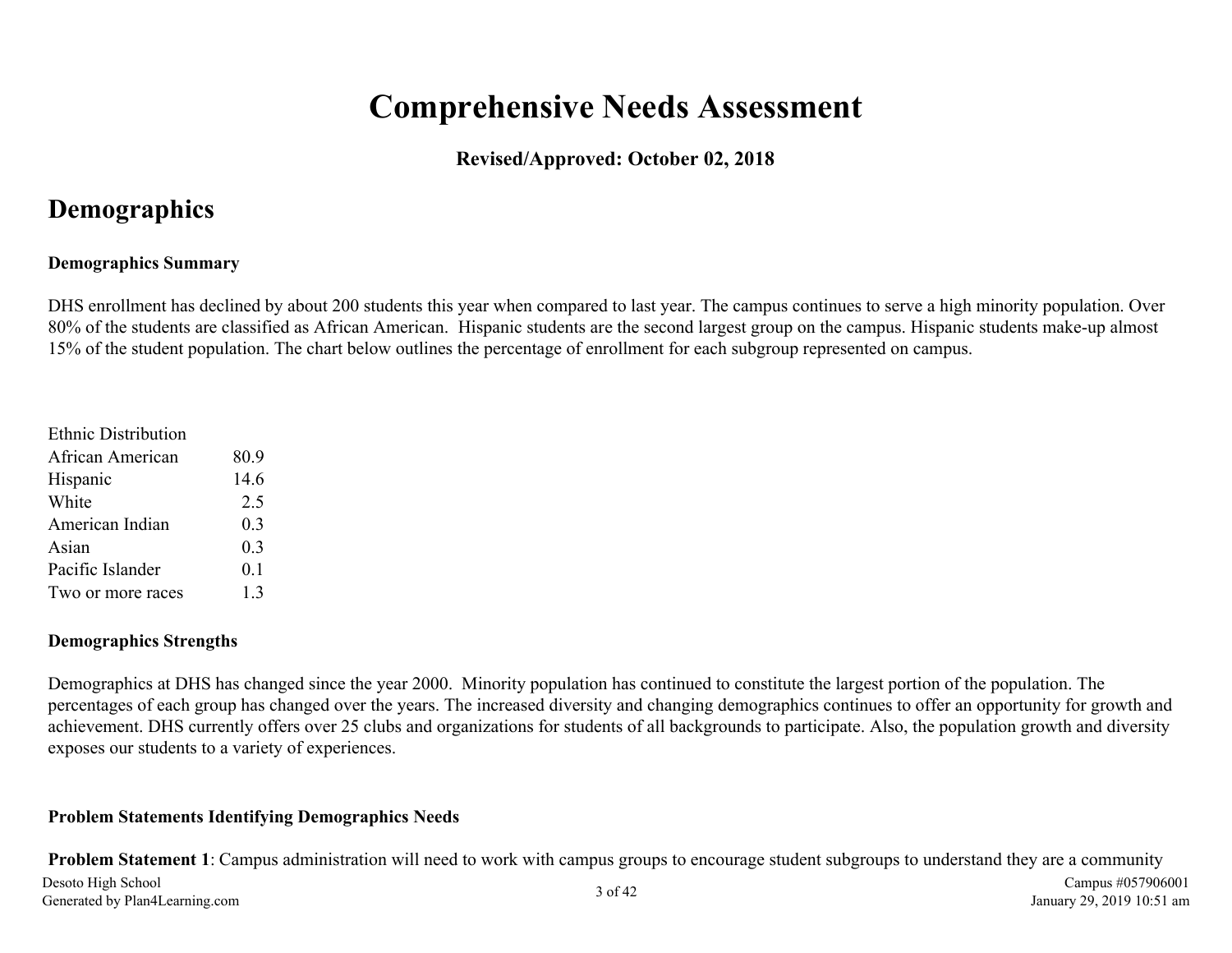and need to work together. **Root Cause**: There is a need to build campus pride among all students. Seeing yourself as part of the whole and understanding your place in the community has not been an emphasis.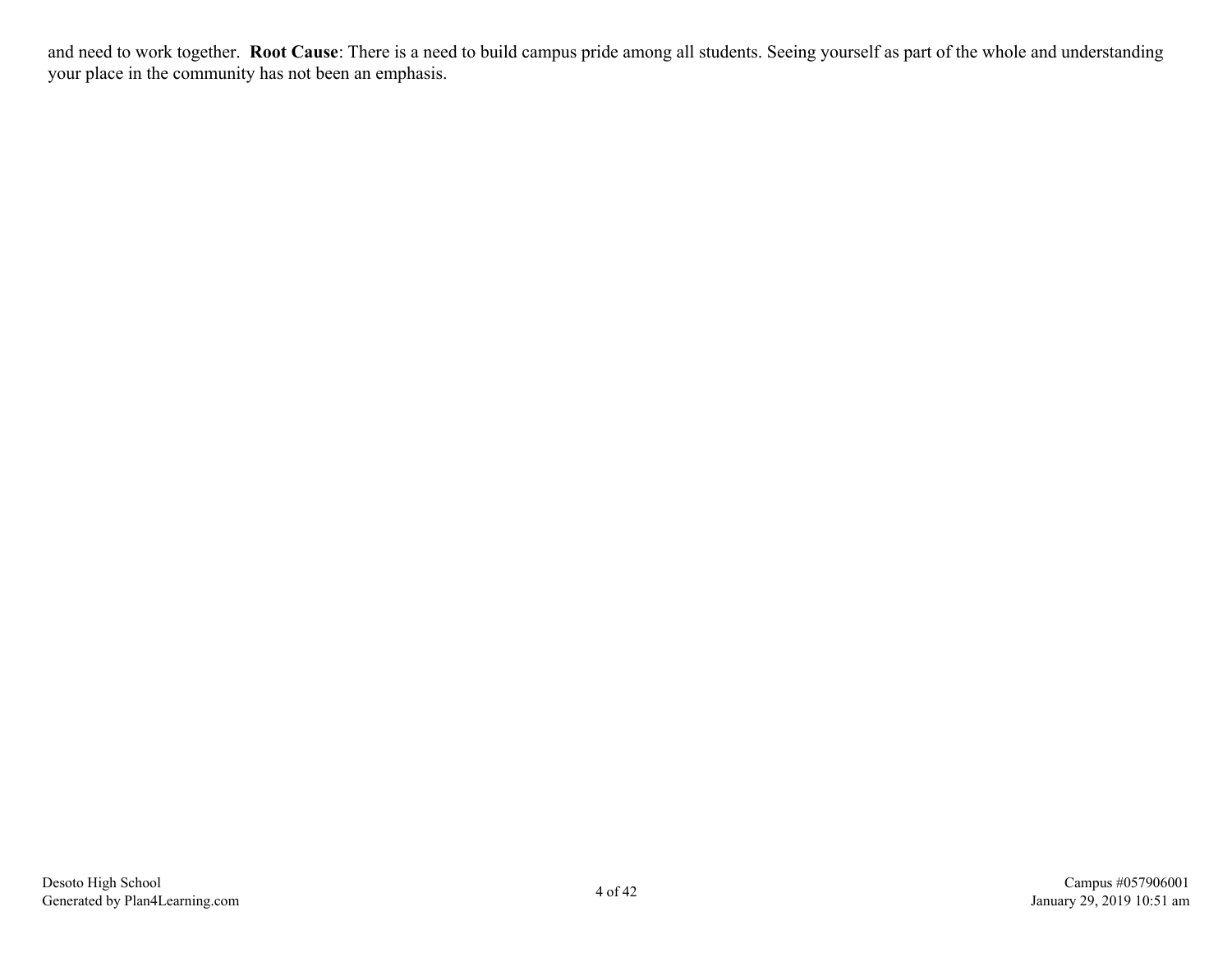### <span id="page-4-0"></span>**Student Achievement**

#### **Student Achievement Summary**

Student achievement, based on EOC data, is an area of concern. Our incoming freshman, across all populations but particularly in Economically Disadvantaged, Hispanic, and African American populations, show the need for support in preparation for the EOC. Standardized tests such as the SAT and ACT continue to show a slight increase in performance but scores are still below the state average. Across all subject areas, there is a need for instruction to be more relevant and rigorous in developing critical thinking skills.

#### **Student Achievement Strengths**

DHS student performance data shows an increase in achievement for first time testers. There is a need to increase supports to strengthen the performance of retesters. All End-of-Course exam areas show a slight increase when compared to the previous year. Additionally, the campus earned a distinction for outstanding performance in Science.

#### **Problem Statements Identifying Student Achievement Needs**

**Problem Statement 1**: Due to a large number of retesters, the student achievement numbers are adversely affected when retesters do not pass. **Root Cause**: 1. Tier 1 Instruction/Good First Instruction must improve to achieve a higher rate of students passing the EOC exams. 2. There must be a comprehensive program designed to improve student performance on the retest exam.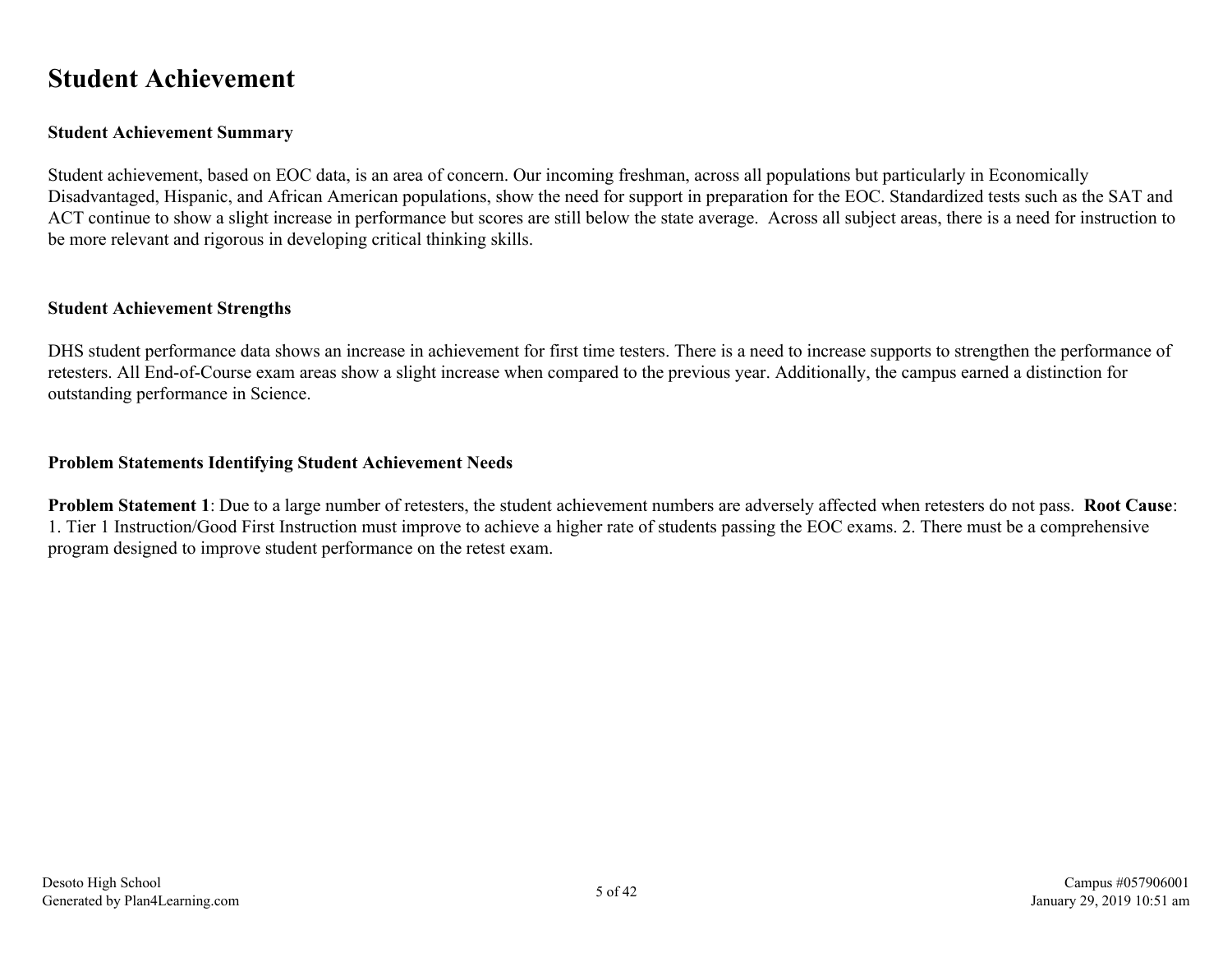### <span id="page-5-0"></span>**School Culture and Climate**

#### **School Culture and Climate Summary**

DHS has an improving school climate and culture. Periodic survey data is needed to address areas of concern. The campus parental surveys must be presented to the community in an effort to demonstrate transparency and solicit feedback. The campus needs to survey teachers every 90 days to address areas of concern and complete the feedback loop. There is a need for DHS Administration to establish a positive, learning culture.

#### **School Culture and Climate Strengths**

DHS will look for 2018-2019 to show an increase in positive culture. The school has a strong group of alumni for support and provide context for student activities. There is central office support for student initiatives designed to improve the campus experience for students.

#### **Problem Statements Identifying School Culture and Climate Needs**

**Problem Statement 1**: There is a lack of ownership among students and staff. **Root Cause**: The school has had 3 principals in 4 years. There is great need to build a sense of community through intentional activities.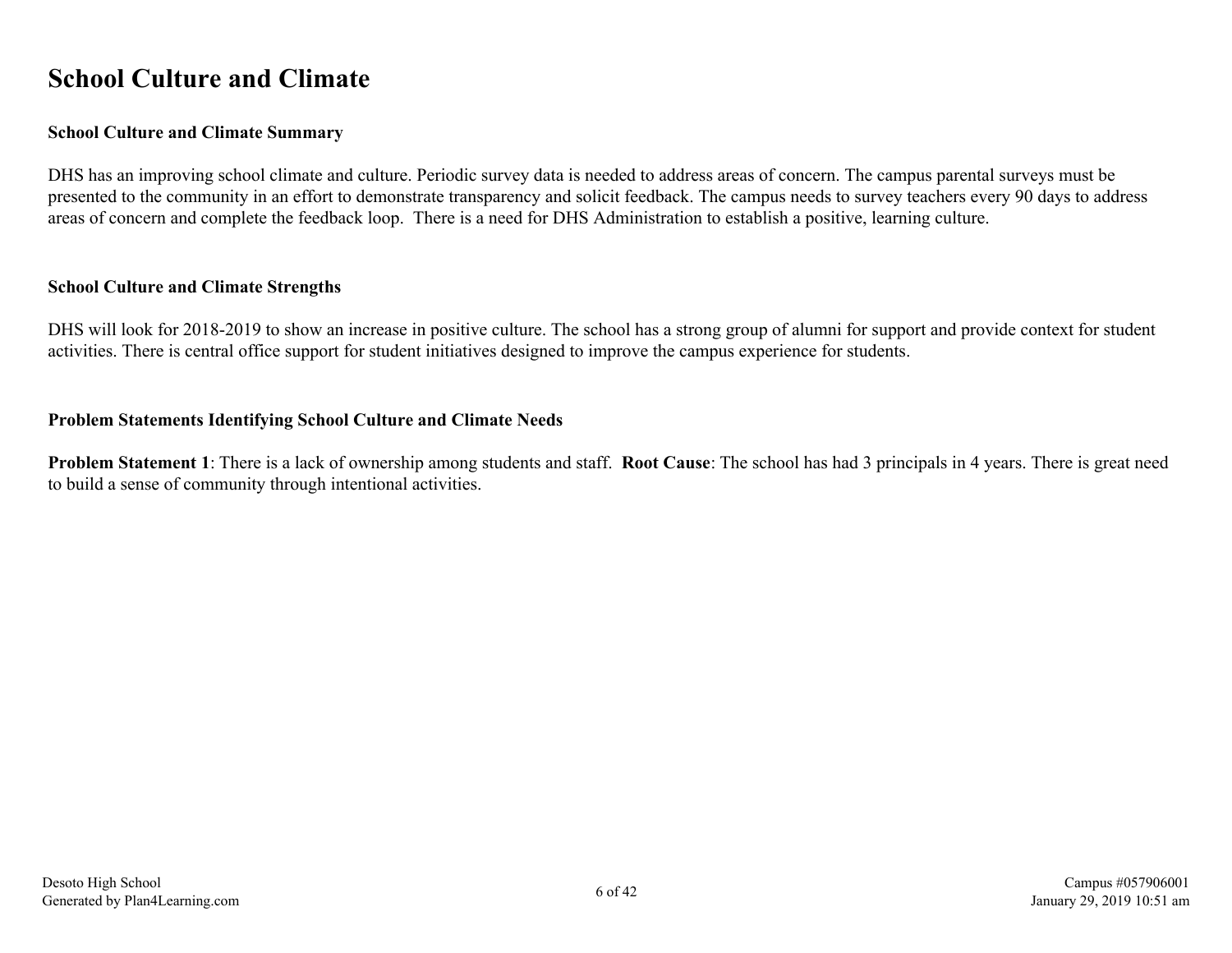### <span id="page-6-0"></span>**Staff Quality, Recruitment, and Retention**

#### **Staff Quality, Recruitment, and Retention Summary**

DHS is currently engaging in a process to create a profile of a successful DHS Teacher. The profile will be utilized to screen candidates to determine the best fit for the campus. The campus will involve leadership at all levels in the organization and students. Campus administration is continuing to develop systems which demonstrate stability and clarity of thought to prospective applicants. Campus leadership is also actively developing a recognition program for our teachers and staff. Many of the changes are driven as part of the targeted response to the qualitative feedback given to the principal during two weeks of Meet and Greets.

#### **Staff Quality, Recruitment, and Retention Strengths**

DHS hired over 70 new teachers for the 2018-2019 school year. This presents an excellent opportunity to set key norms for the organization. It also affords us the opportunity to establish recognition programs as part of the campus culture. The new hires represent about 1/3 of the total number of teachers on staff.

#### **Problem Statements Identifying Staff Quality, Recruitment, and Retention Needs**

**Problem Statement 1**: DHS has hired more than 40 teachers the last two years. The high rate of turnover is affecting continuity and the need to establish systems. **Root Cause**: The staff has reported low morale. Low morale shows in student performance and staff retention.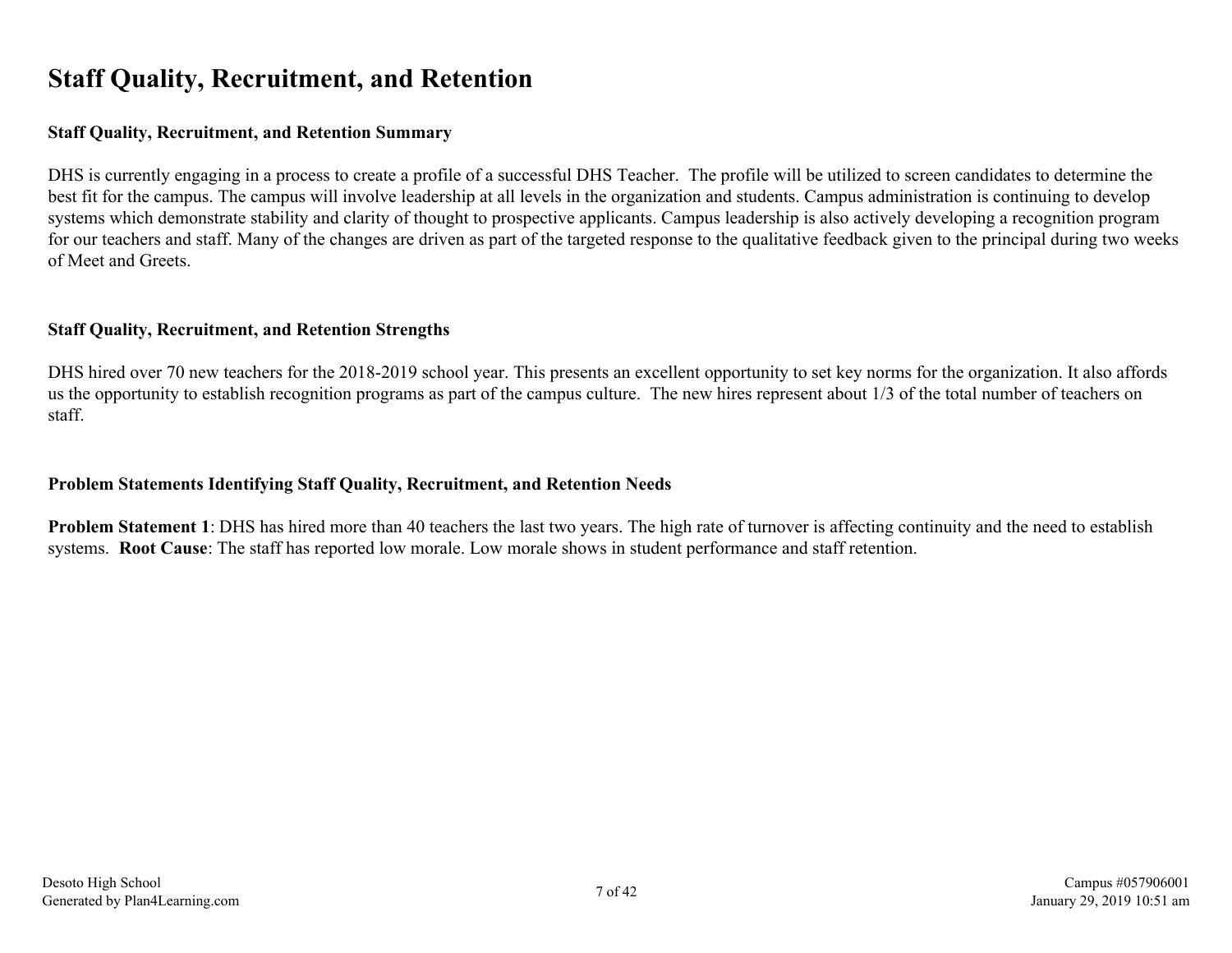### <span id="page-7-0"></span>**Curriculum, Instruction, and Assessment**

#### **Curriculum, Instruction, and Assessment Summary**

DHS is entering its first year of using the Lead4Ward Field Guides as the foundation for explaining the TEKS. DHS will continue to utilize the teachers as experts in their respective content areas. Teacher knowledge and the Field Guides will be instrumental in outlining a scope and sequence for content in each subject area. DHS has strong support from the administration and the Instructional Leadership Team in organizing and implementing best practices in curriculum delivery. The common planning times for PLC's will increase the design, sharing and implementation of relevant and rigorous curriculum. This will include the integration of technology into the delivery of curriculum and the adoption of strategies in the classroom such as Project Based Learning, the expansion of STEM across the curriculum, and Inquiry Based Lessons.

#### **Curriculum, Instruction, and Assessment Strengths**

DHS is utilizing data reviews and needs assessments to formulate policy for curriculum delivery and assessment. The campus continues to receive a yearly infusion of technology to integrate into the classroom. Training is provided on an ongoing basis to fully integrate the new technology into lessons. The campus also has a renewed spirit and commitment toward continuous improvement by progress monitoring.

#### **Problem Statements Identifying Curriculum, Instruction, and Assessment Needs**

**Problem Statement 1**: The campus must use a multi-step process to review formative assessment data. **Root Cause**: The campus has not previously invested in software designed to deliver real-time results to the teacher to inform and adjust instruction.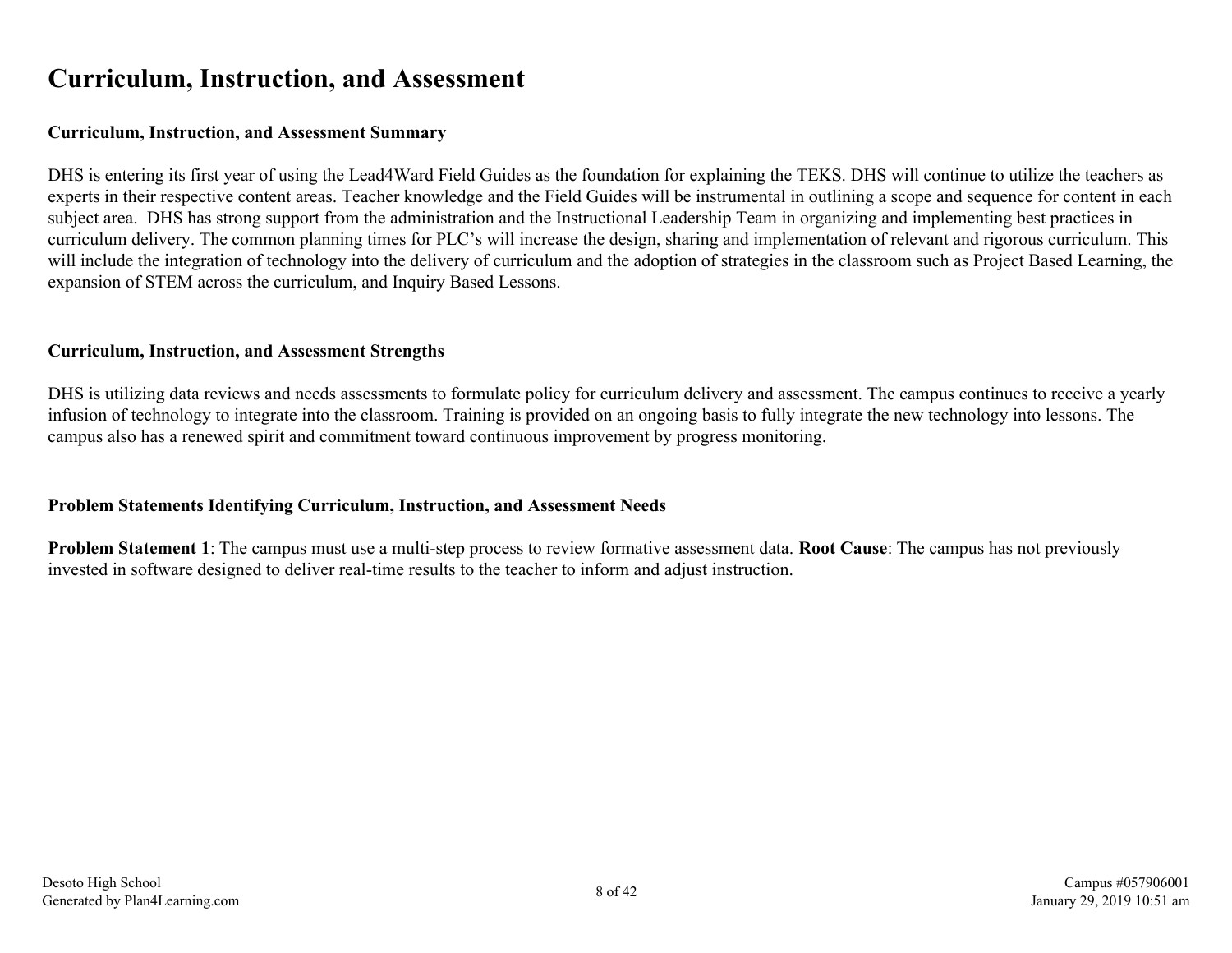### <span id="page-8-0"></span>**Parent and Community Engagement**

#### **Parent and Community Engagement Summary**

DHS enters this school year with a renewed focus on parent involvement. The school has established two new programs and reestablished the school's PTSA. DHS will continue its partnership with Parents and surrounding businesses. The school has identified two areas to offer more parent-friendly workshops. One area is a resource review of available items to enhance discussions about cyberbullying and online monitoring. A second area is the use of the town hall format to solicit feedback from parents. Additionally, the campus will continue to support the district parent involvement coordinator through advertising services.

#### **Parent and Community Engagement Strengths**

The campus has hired a new Parent Liaison who has entered the position with a wealth of enthusiasm designed to increased parent involvement. Additionally, the strong alumni supports presents several advantages for the school. The campus has steadily increased its parent involvement sessions. Open House and parent conference night activities have steadily increased in attendance. Additionally, more teachers are participating. The campus has started a PTSA to facilitate increased levels of parent involvement.

#### **Problem Statements Identifying Parent and Community Engagement Needs**

**Problem Statement 1**: There is a need to increase parent involvement in school. **Root Cause**: There are not many opportunities in the school for parents to interact with staff.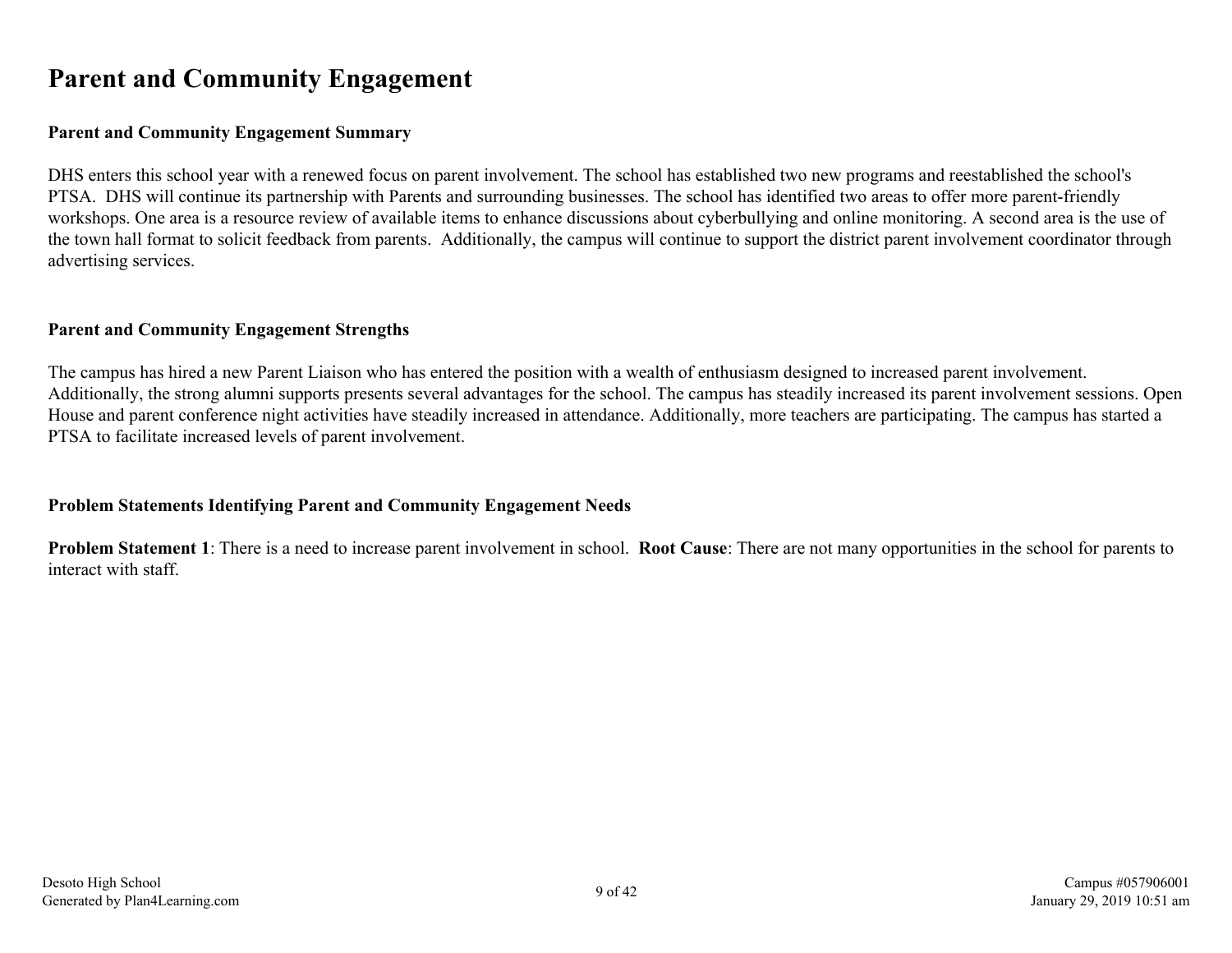### <span id="page-9-0"></span>**School Context and Organization**

#### **School Context and Organization Summary**

DHS has pockets of success in several areas. A review of practices and procedures reveals several best practices which have not been fully implemented. There is a large amount of potential for DHS to become a premier school in the area. The school has an up-to-date facility which will require some additional work to be highly functional. The organization will need to embrace new strategies to compete as a premier school.

#### **School Context and Organization Strengths**

DHS has one of the best facilities and program offerings in the Southwest Dallas area. As a one high school town, DHS has several business and community organizations which can and will contribute to the school. The one high school focus has helped build a strong alumni group.

#### **Problem Statements Identifying School Context and Organization Needs**

**Problem Statement 1**: The organization also needs to review researched best practices and evaluate the possibility of implementation at DHS. **Root Cause**: The school's strengths are also some of the needs which will require attention. The organization needs to grow in its thinking as its student body changes. Many practices, which were effective as a smaller school, must be revamped or replaced as the school shifts to one of the larger 6A campuses in the area. Staff members need to be cross-trained to ensure a working knowledge of systems.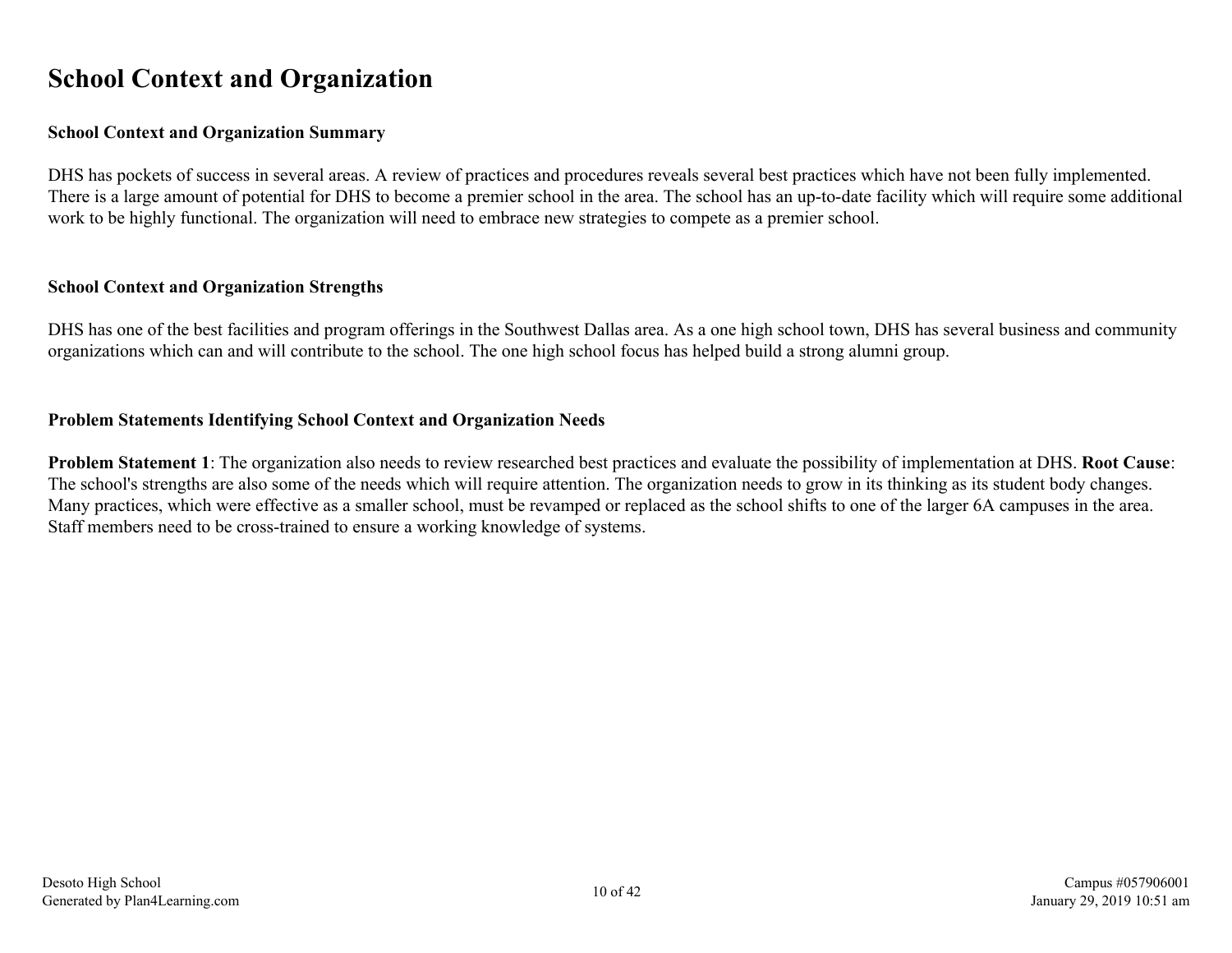### <span id="page-10-0"></span>**Technology**

#### **Technology Summary**

DHS continues to expand the technology issued to teachers for student use. The campus will expand the iPad and Chrome Book cohorts this school year. Students in 4 identified STEM fields will be exposed to PBL and a technology-integrated curriculum. Teachers have been issued new laptops to help facilitate the development of soft skills and increase the level of rigor and engagement in the classroom. Students will have access to many resources through the technology as well as the ability to collaborate with their peers. The technology resources available to the district, students, and parents will increase the means of communication.

#### **Technology Strengths**

The implementation of technology with fidelity sets a clear standard for the rigor and expectation for instruction at DHS. The ability to collaborate and share via Google drive will allow for increased learning and growth at both the student and teacher level. School wide Wi-Fi access allows for usage of the entire building as a learning space.

#### **Problem Statements Identifying Technology Needs**

**Problem Statement 1**: Students must be taught the responsible use of technology and teachers must be trained on how to properly integrate the technology into classroom routines. **Root Cause**: For teachers, the periodic training phases combined with the high turnover rates allows for gaps in the level of understanding . Additionally, students should attend responsible use sessions.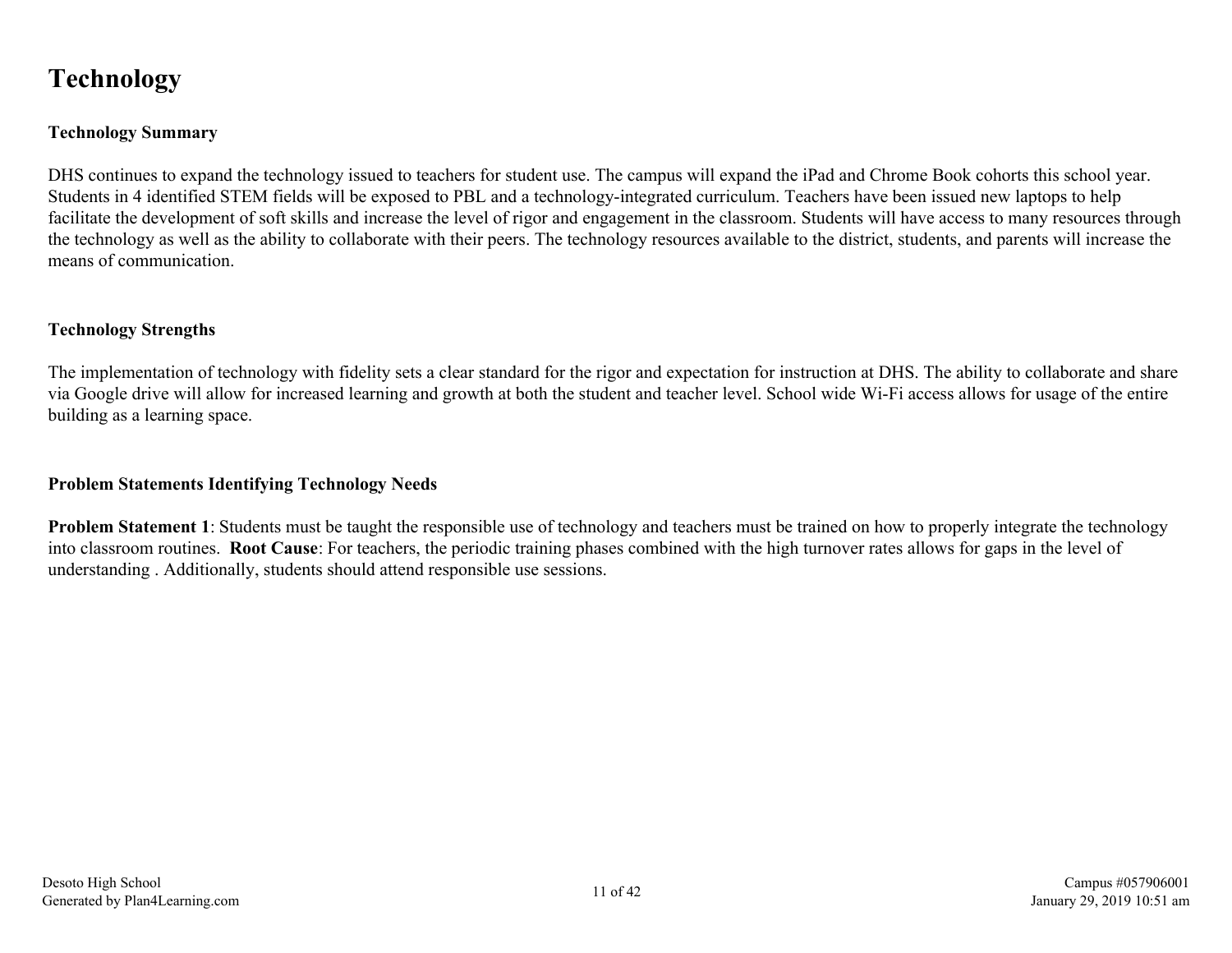# **Comprehensive Needs Assessment Data Documentation**

<span id="page-11-0"></span>The following data were used to verify the comprehensive needs assessment analysis:

#### **Improvement Planning Data**

- District goals
- Campus goals
- Current and/or prior year(s) campus and/or district improvement plans
- Campus and/or district planning and decision making committee(s) meeting data

#### **Accountability Data**

- Texas Academic Performance Report (TAPR) data
- Domain 1 Student Achievement
- Domain 2 Student Progress
- Domain 3 Closing the Gaps
- Accountability Distinction Designations
- PBMAS data

#### **Student Data: Assessments**

- State and federally required assessment information (e.g. curriculum, eligibility, format, standards, accommodations, TEA information)
- State of Texas Assessments of Academic Readiness (STAAR) current and longitudinal results, including all versions
- STAAR End-of-Course current and longitudinal results, including all versions
- STAAR EL Progress Measure data
- Texas English Language Proficiency Assessment System (TELPAS) results
- SAT and/or ACT assessment data

#### **Student Data: Student Groups**

- Race and ethnicity data, including number of students, academic achievement, discipline, attendance, and rates of progress for each group
- Economically Disadvantaged / Non-economically disadvantaged performance, progress, and participation data,
- Special education population, including performance, discipline, progress, and participation data
- Section 504 data
- Response to Intervention (RtI) student achievement data

#### **Student Data: Behavior and Other Indicators**

- Completion rates and/or graduation rates data
- Attendance data
- Mobility rate, including longitudinal data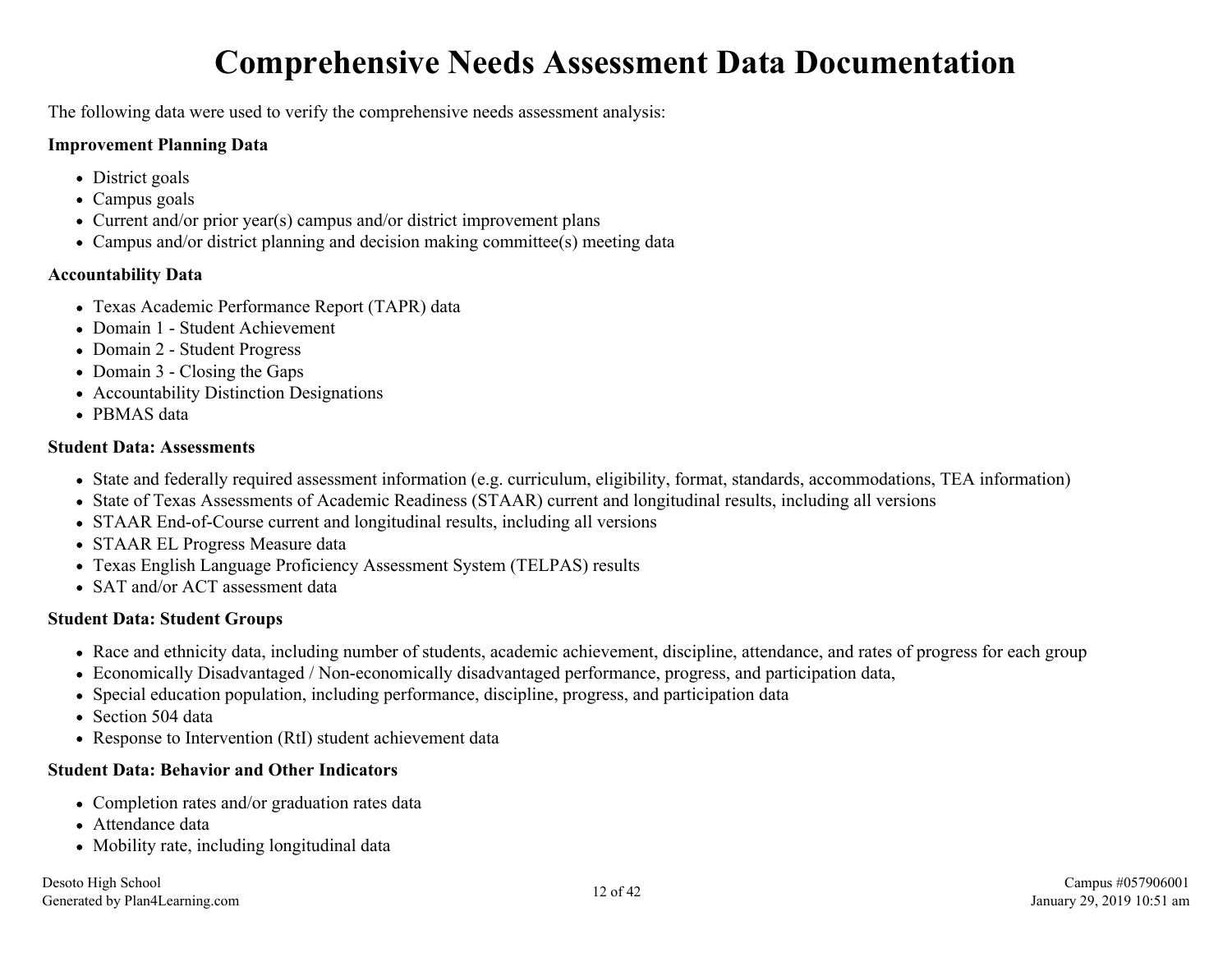• Discipline records

#### **Employee Data**

- Teacher/Student Ratio
- T-TESS

#### **Parent/Community Data**

- Parent surveys and/or other feedback
- Parent Involvement Rate

#### **Support Systems and Other Data**

• Study of best practices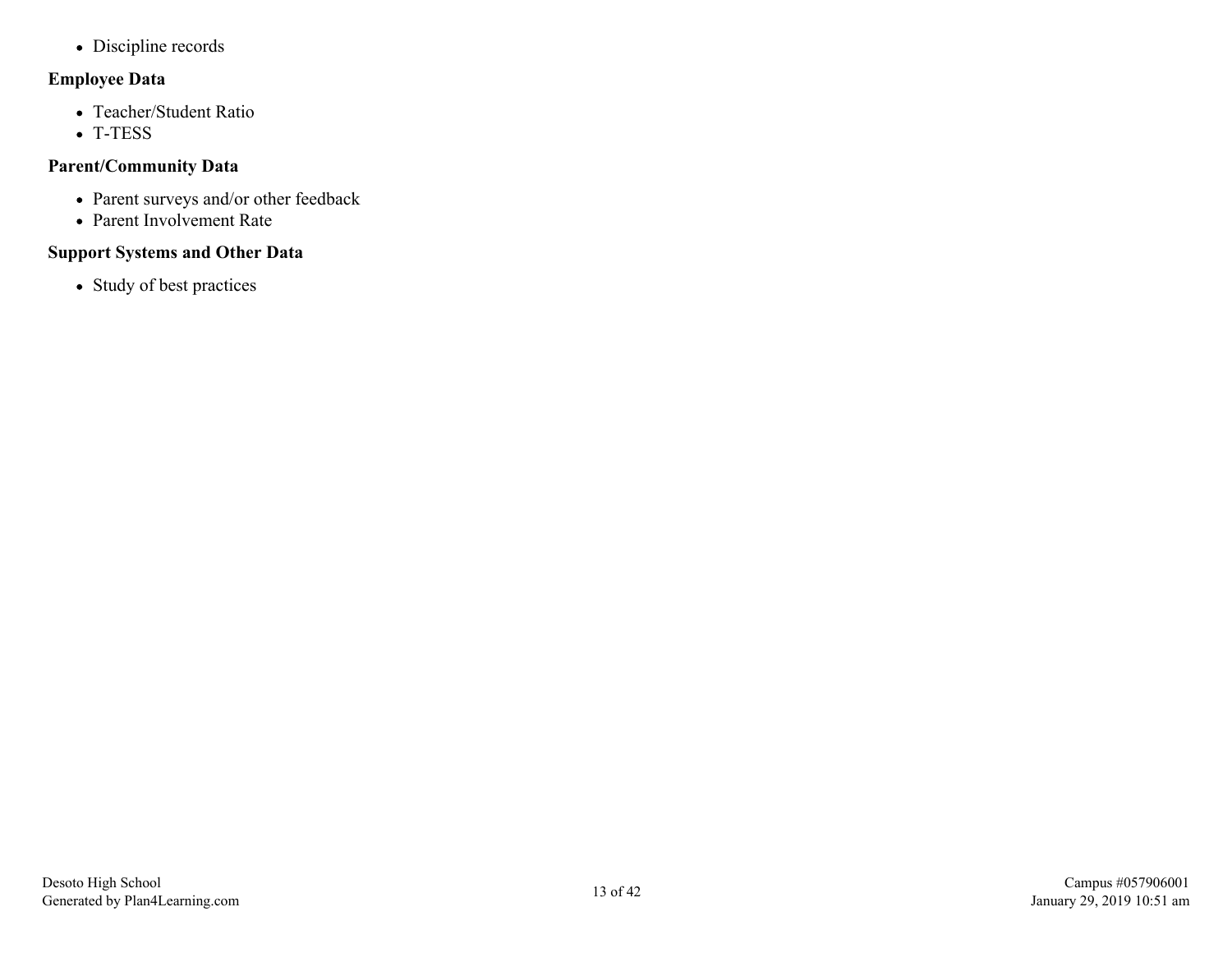## **Goals**

### <span id="page-13-0"></span>**Goal 1: DeSoto High School will provide students with rigorous and relevant curriculum and engaging educational experiences to raise student achievement.**

**Performance Objective 1:** Assessment data will have less than 10% gap in performance scores between student groups.

**Evaluation Data Source(s) 1:**

**Summative Evaluation 1:**

|                                                                                                                                                                                                                                                          |                                                                                                       |                                                                                                                                                        |     |                  | <b>Reviews</b> |                  |
|----------------------------------------------------------------------------------------------------------------------------------------------------------------------------------------------------------------------------------------------------------|-------------------------------------------------------------------------------------------------------|--------------------------------------------------------------------------------------------------------------------------------------------------------|-----|------------------|----------------|------------------|
| <b>Strategy Description</b>                                                                                                                                                                                                                              | <b>Monitor</b>                                                                                        | <b>Strategy's Expected Result/Impact</b>                                                                                                               |     | <b>Formative</b> |                | <b>Summative</b> |
|                                                                                                                                                                                                                                                          |                                                                                                       |                                                                                                                                                        | Oct | Jan              | Mar            | June             |
| 1) Use teacher classroom assessments, common assessments,<br>3-week test, 6-week test and benchmark data<br>to guide instruction (Continuous process to identify gaps in<br>instruction.                                                                 | Campus Leaders<br>Instructional<br>Coordinators<br>All Core Teachers<br>Special Education<br>Teachers | Lesson Plans<br>Observations/walk-throughs<br>Special Education Teacher Reports Common Assessment and<br>Benchmark Data<br>ARD and 504 meeting minutes |     |                  |                |                  |
| Teacher tutoring, Friday Night School and PowerSchool (EOC<br>tutoring)<br>Implement literacy, journaling and writing strategies in every<br>department (including CTE and Fine Arts)<br>Reading 1 & 2 intervention classes<br>ALEKS-Math Online Program |                                                                                                       | Funding Sources: 199 - State Comp Ed - 30000.00                                                                                                        |     |                  |                |                  |
| Provide incentives for student achievement each grading<br>period and posting names for A and A/B Honor Rolls                                                                                                                                            |                                                                                                       |                                                                                                                                                        |     |                  |                |                  |
| 2) Using previous EOC data and Common Assessments to<br>group students into tier groups based on scores.                                                                                                                                                 | Campus Leaders<br>Instructional<br>Coordinators                                                       | Increase of student achievement on all Common Assessments<br>and daily classroom tests.                                                                |     |                  |                |                  |
|                                                                                                                                                                                                                                                          | Funding Sources: 199 - Local - 0.00                                                                   |                                                                                                                                                        |     |                  |                |                  |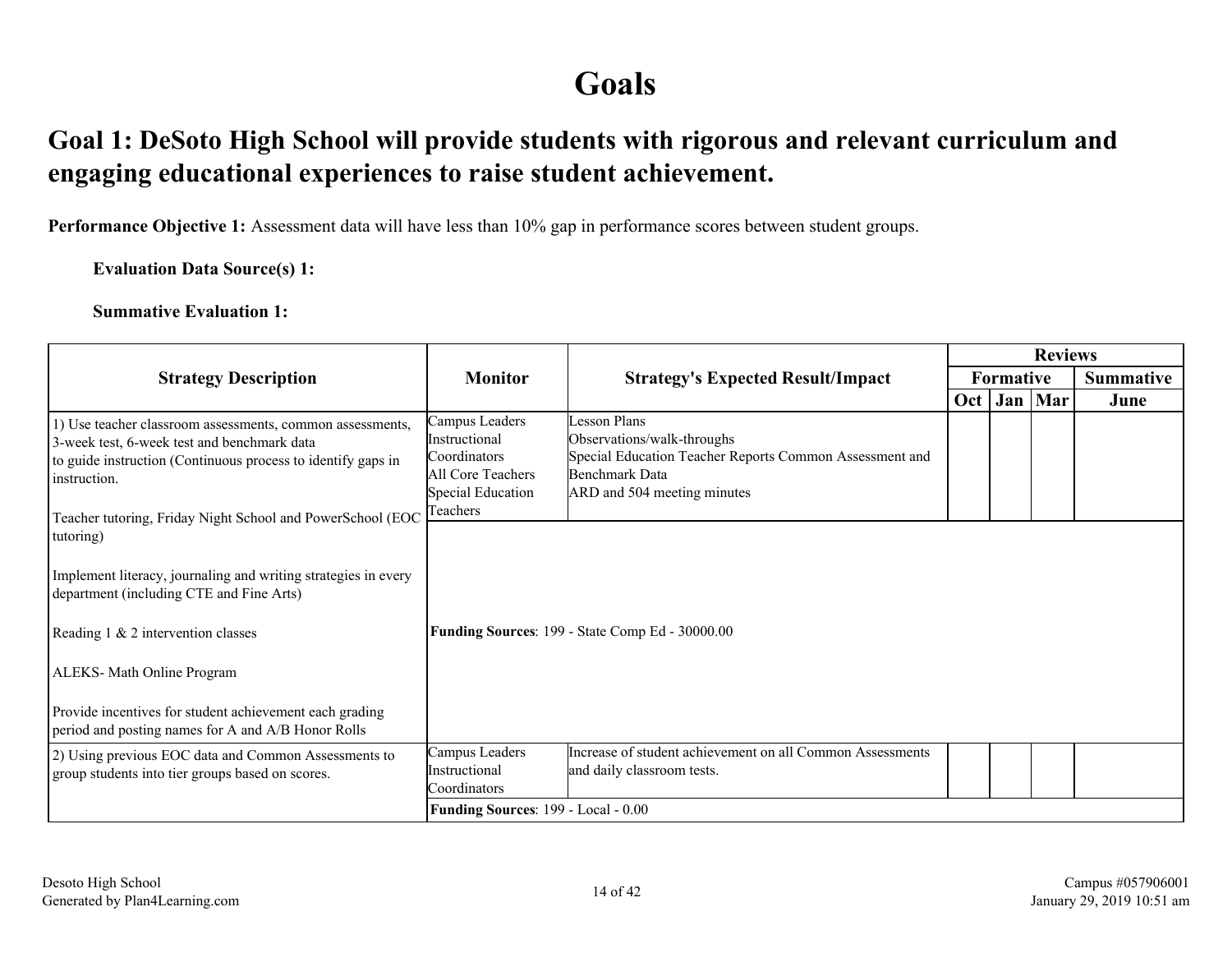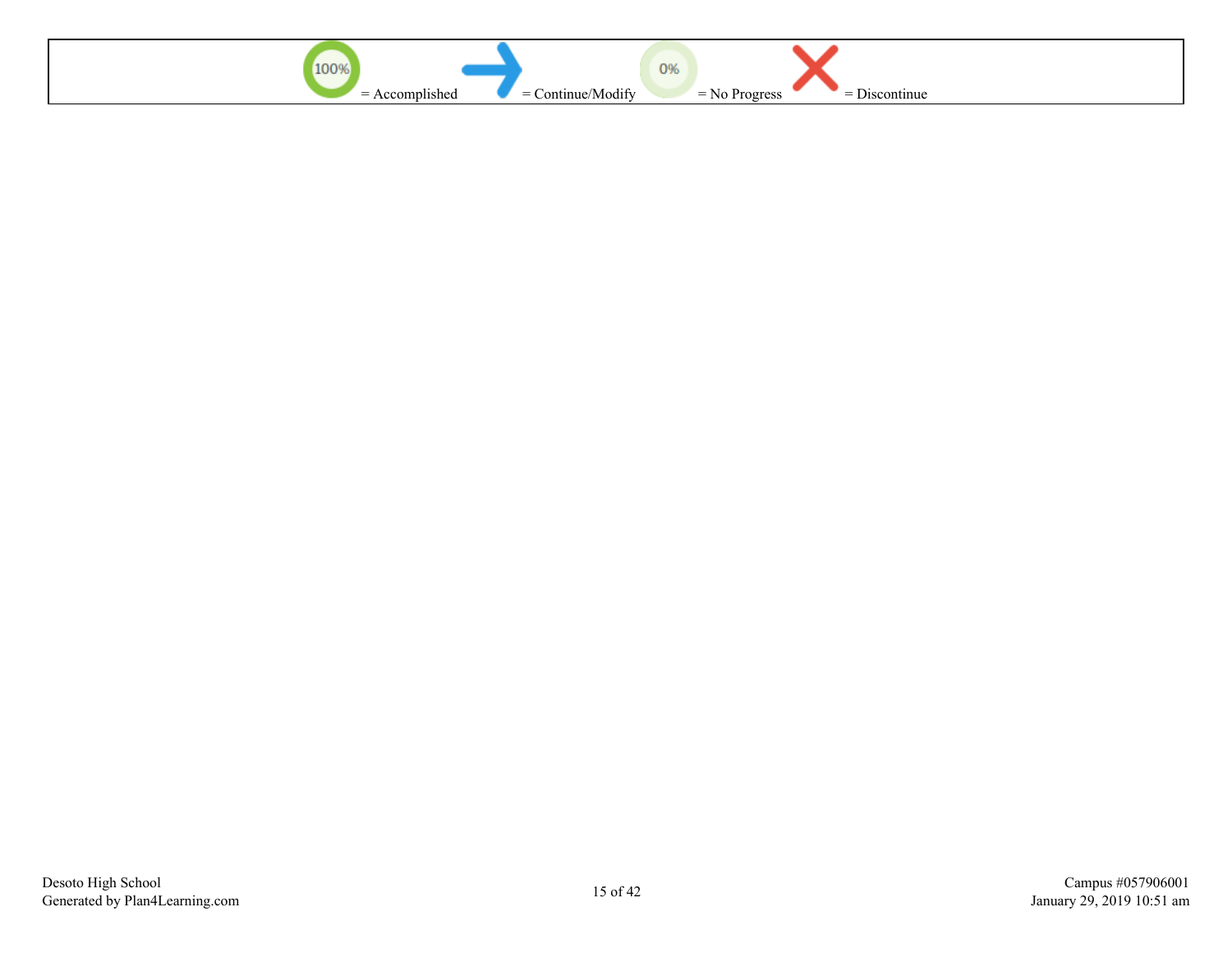**Performance Objective 2:** Lesson plans will be completed and submitted by at least 90% of all staff each week and are proficient or higher in demonstrating lesson objectives and purposeful aligned instruction.

**Evaluation Data Source(s) 2:**

**Summative Evaluation 2:**

|                                                                                                                                                                                        |                                                                                        |                                                                                                                                               |     |                  | <b>Reviews</b> |                  |
|----------------------------------------------------------------------------------------------------------------------------------------------------------------------------------------|----------------------------------------------------------------------------------------|-----------------------------------------------------------------------------------------------------------------------------------------------|-----|------------------|----------------|------------------|
| <b>Strategy Description</b>                                                                                                                                                            | <b>Monitor</b>                                                                         | <b>Strategy's Expected Result/Impact</b>                                                                                                      |     | <b>Formative</b> |                | <b>Summative</b> |
|                                                                                                                                                                                        |                                                                                        |                                                                                                                                               | Oct |                  | Jan   Mar      | June             |
| 1) Lesson plans, posted objectives, classroom activities and<br>data will be monitored weekly                                                                                          | Campus Leaders<br>Instructional<br>Coordinators<br>Funding Sources: 199 - Local - 0.00 | Lesson plans submitted on time in Eduphoria a week in advance<br>Documentation from walk-throughs, powerwalks, and<br>observations            |     |                  |                |                  |
| <b>Comprehensive Support Strategy</b><br><b>Targeted Support Strategy</b><br>2) Ensure Special Education student IEPs are being followed<br>and documented in lesson plans by teachers | Campus Leaders<br>Instructional<br>Coordinator<br>Special Education<br>Teachers        | Evidence in classroom walkthroughs and observations<br>Teachers can show evidence of student work showing<br>accommodations and modifications |     |                  |                |                  |
| Lesson plans will include ESL strategies                                                                                                                                               | Funding Sources: 199 - Local - 0.00                                                    |                                                                                                                                               |     |                  |                |                  |
| 100%<br>0%<br>$=$ Continue/Modify<br>$=$ Discontinue<br>$=$ Accomplished<br>$=$ No Progress                                                                                            |                                                                                        |                                                                                                                                               |     |                  |                |                  |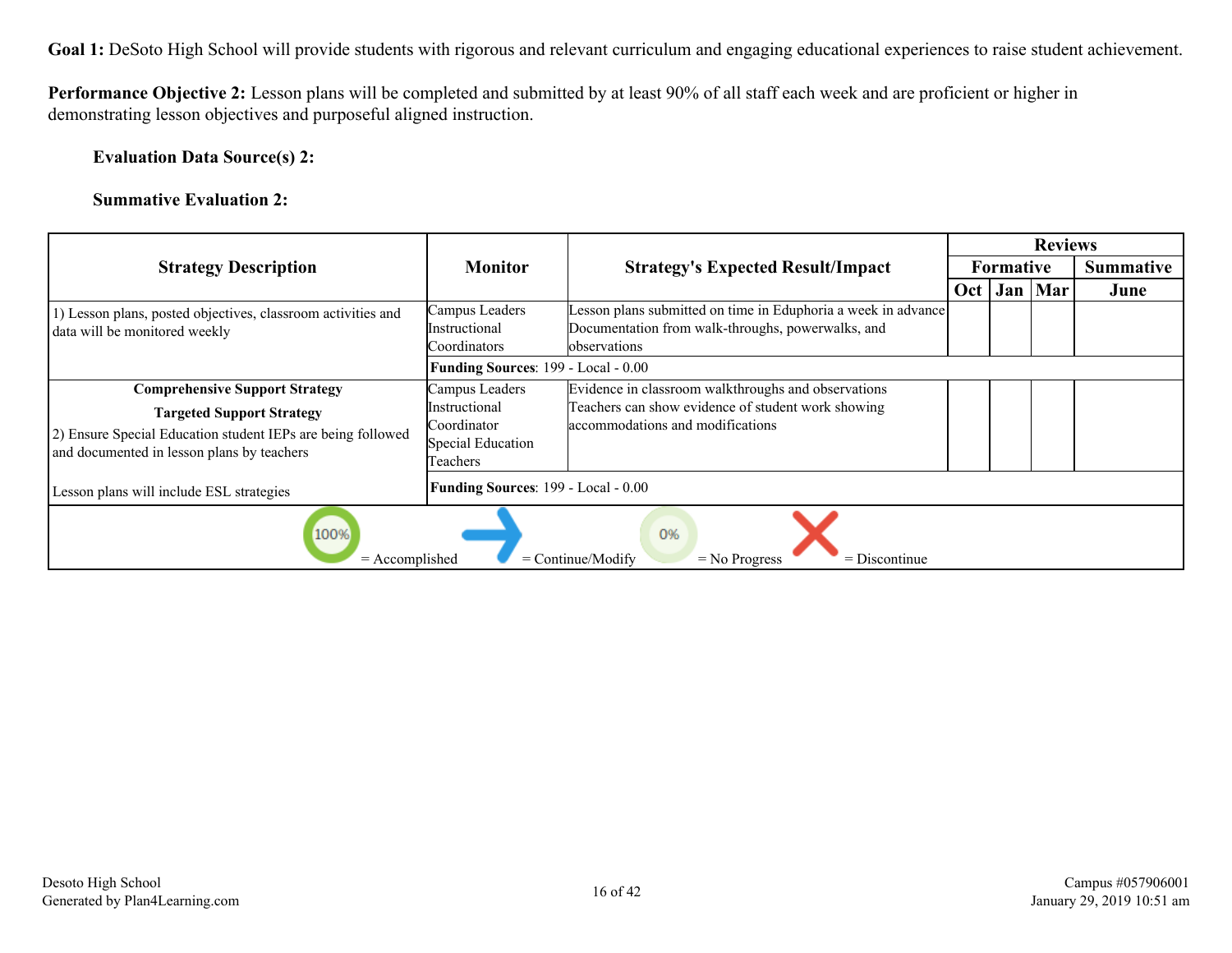#### **Performance Objective 3:** Students identified as SpED will receive appropriate accommodations and modifications daily as measured by observations and student portfolios

#### **Evaluation Data Source(s) 3:**

#### **Summative Evaluation 3:**

|                                                                                                                                                                                 |                                                                              |                                                                                                                   |     |                  | <b>Reviews</b> |                  |
|---------------------------------------------------------------------------------------------------------------------------------------------------------------------------------|------------------------------------------------------------------------------|-------------------------------------------------------------------------------------------------------------------|-----|------------------|----------------|------------------|
| <b>Strategy Description</b>                                                                                                                                                     | <b>Monitor</b>                                                               | <b>Strategy's Expected Result/Impact</b>                                                                          |     | <b>Formative</b> |                | <b>Summative</b> |
|                                                                                                                                                                                 |                                                                              |                                                                                                                   | Oct | Jan              | Mar            | June             |
| 1) Teachers, counselors and PEIMS personnel will identify<br>students who are At-Risk, Dyslexic, Special Education,<br>Bilingual/ESL and Section 504 are appropriately serviced | Gen. Ed. Teachers<br>SpEd department<br>members Counselors<br>Administrators | IEP's, Lesson Plans, ARD & 504 meeting minutes & signature<br>page, student folders, lesson plans (modifications) |     |                  |                |                  |
| ARD meetings will be conducted for all SPED students and<br>teachers will receive & implement IEPs                                                                              | Instructional<br>Coordinators<br>PEIMS Personnel                             |                                                                                                                   |     |                  |                |                  |
| Counselors will be present to ensure Schedule of Services is<br>reflected on schedules                                                                                          | Funding Sources: 199 - Local - 0.00                                          |                                                                                                                   |     |                  |                |                  |
| Ensure Inclusion Teachers and SpEd Aides are servicing<br>students (Schedule of Services page)                                                                                  |                                                                              |                                                                                                                   |     |                  |                |                  |
| 100%<br>$=$ Accomplished                                                                                                                                                        |                                                                              | 0%<br>$=$ Continue/Modify<br>$=$ Discontinue<br>$=$ No Progress                                                   |     |                  |                |                  |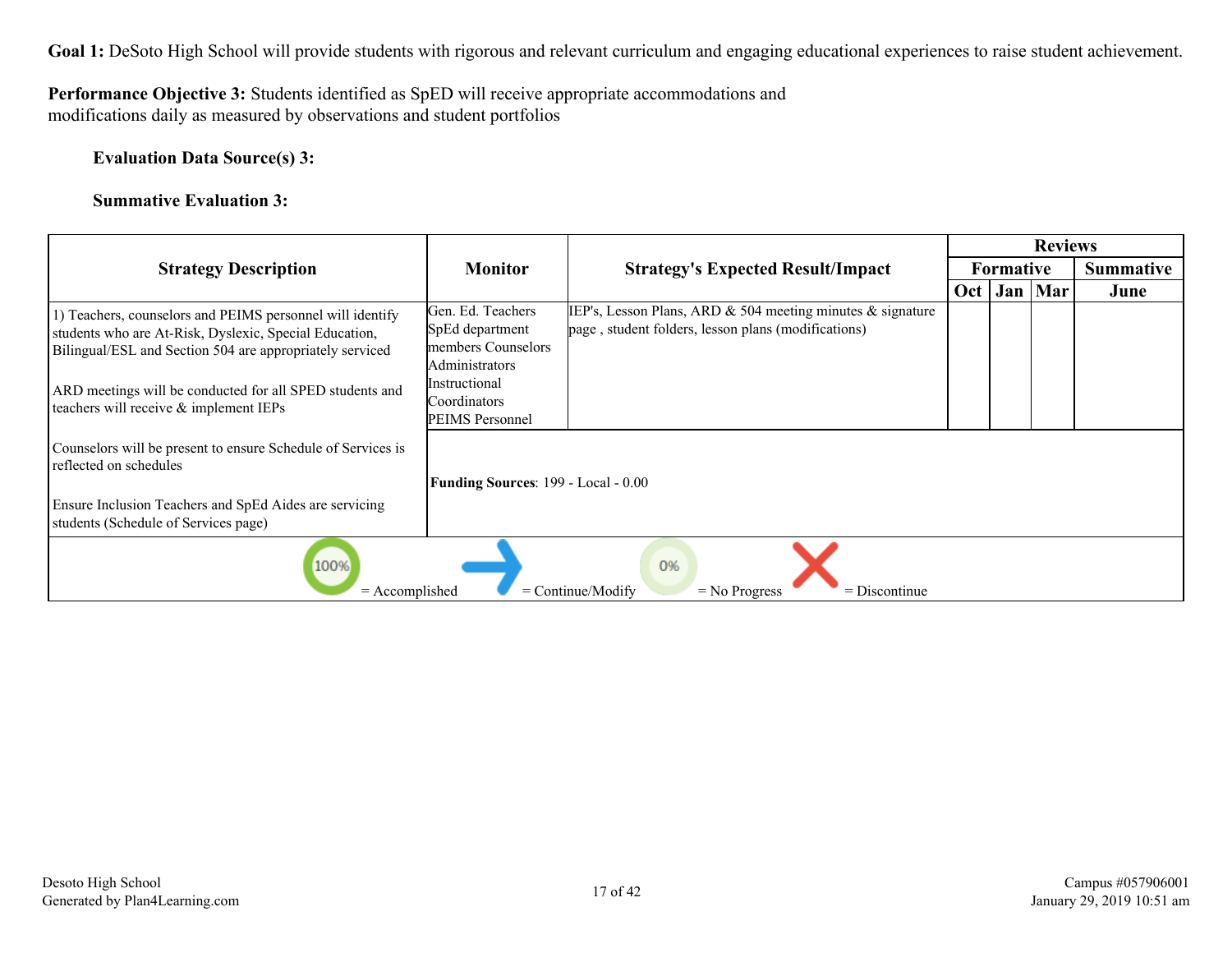**Performance Objective 4:** Increase student average combined SAT score to at least 1500 and combined ACT score to at least 21. Increase student participation by at least 15-20%.

#### **Evaluation Data Source(s) 4:**

#### **Summative Evaluation 4:**

|                                                                                                                                                                   |                                                                        |                                                                                                                          |                  | <b>Reviews</b> |                  |
|-------------------------------------------------------------------------------------------------------------------------------------------------------------------|------------------------------------------------------------------------|--------------------------------------------------------------------------------------------------------------------------|------------------|----------------|------------------|
| <b>Strategy Description</b>                                                                                                                                       | <b>Monitor</b>                                                         | <b>Strategy's Expected Result/Impact</b>                                                                                 | <b>Formative</b> |                | <b>Summative</b> |
|                                                                                                                                                                   |                                                                        |                                                                                                                          | $Oct$   Jan      | Mar            | June             |
| 1) Provide SAT/ACT waivers to qualifying students                                                                                                                 | Counselors<br>Teachers                                                 | ACT/SAT scores, PSAT scores, Counselors student visit form,<br>sign in sheets from visits, Counselors newsletter, School |                  |                |                  |
| Provide SAT/ACT general information in counselor visits and<br>grade level meetings. Also UT Outreach liaison assists<br>students with completing applications.   | College and Career<br>Readiness Coordinator Calendar<br>Campus Leaders | Messenger, Campus Announcements and Weekly News                                                                          |                  |                |                  |
| Post and announce SAT/ACT deadlines<br>Provide/announce SAT/ACT tutorials<br>SAT/ACT teacher will assist students assigned to class with<br>vocabulary practices. | Funding Sources: 199 - Local - 2000.00                                 |                                                                                                                          |                  |                |                  |
| Conduct after school tutoring for PSAT/NMSQT on Tuesdays<br>and Wednesdays                                                                                        |                                                                        |                                                                                                                          |                  |                |                  |
| 100%<br>$=$ Accomplished                                                                                                                                          |                                                                        | 0%<br>$=$ Continue/Modify<br>$=$ Discontinue<br>$=$ No Progress                                                          |                  |                |                  |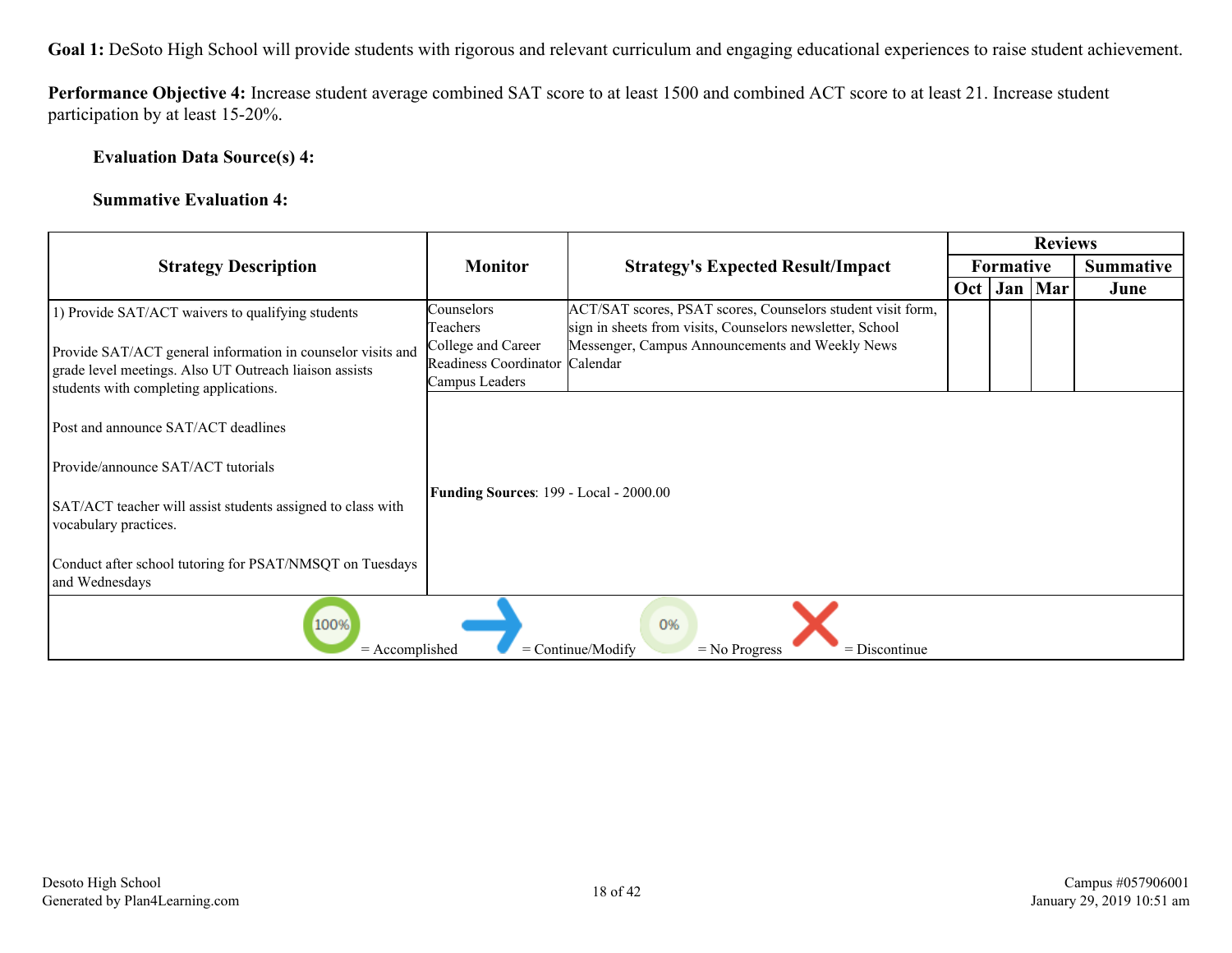**Performance Objective 5:** Reduce discipline referrals and truancy cases by 30%.

**Evaluation Data Source(s) 5:**

#### **Summative Evaluation 5:**

|                                                                                                                         |                                        |                                                                      |     |           | <b>Reviews</b> |                  |
|-------------------------------------------------------------------------------------------------------------------------|----------------------------------------|----------------------------------------------------------------------|-----|-----------|----------------|------------------|
| <b>Strategy Description</b>                                                                                             | <b>Monitor</b>                         | <b>Strategy's Expected Result/Impact</b>                             |     | Formative |                | <b>Summative</b> |
|                                                                                                                         |                                        |                                                                      | Oct |           | Jan   Mar      | June             |
| 1) Enforce bell to bell instruction $&$ student engagement                                                              | Teachers<br>Counselors                 | Discipline and attendance data, truancy list                         |     |           |                |                  |
| Teacher builds relationships with students and parents                                                                  | Campus Leaders<br>Attendance Personnel |                                                                      |     |           |                |                  |
| Teacher redirection & intervention through parent conference<br>$&$ intervention plans                                  |                                        |                                                                      |     |           |                |                  |
| Teachers & Principals will identify students with discipline<br>problems                                                |                                        |                                                                      |     |           |                |                  |
| Conduct intervention meetings with students and parents                                                                 | Funding Sources: 199 - Local - 0.00    |                                                                      |     |           |                |                  |
| Send truancy letters home and place students on contracts to<br>improve attendance                                      |                                        |                                                                      |     |           |                |                  |
| Attendance personnel will contact students and parents who<br>have excessive absences                                   |                                        |                                                                      |     |           |                |                  |
| Designees attend monthly district committee meetings                                                                    |                                        |                                                                      |     |           |                |                  |
| 2) Administrative Team will ensure PBIS usage and<br>enforcement                                                        | Administrators<br>PBIS committee       | Decrease in student referrals bi-weekly and monthly                  |     |           |                |                  |
|                                                                                                                         | Funding Sources: 199 - Local - 0.00    |                                                                      |     |           |                |                  |
| 3) New Tardy System - Student Conductor, will encourage<br>students to get to class instead of loitering in the hallway | Teachers<br>Administrators             | Decrease in the number of tardies given to a student                 |     |           |                |                  |
|                                                                                                                         |                                        | Decrease the number of students getting in trouble in the<br>hallway |     |           |                |                  |
| 100%<br>0%<br>$=$ Continue/Modify<br>$=$ Accomplished<br>$=$ No Progress<br>$=$ Discontinue                             |                                        |                                                                      |     |           |                |                  |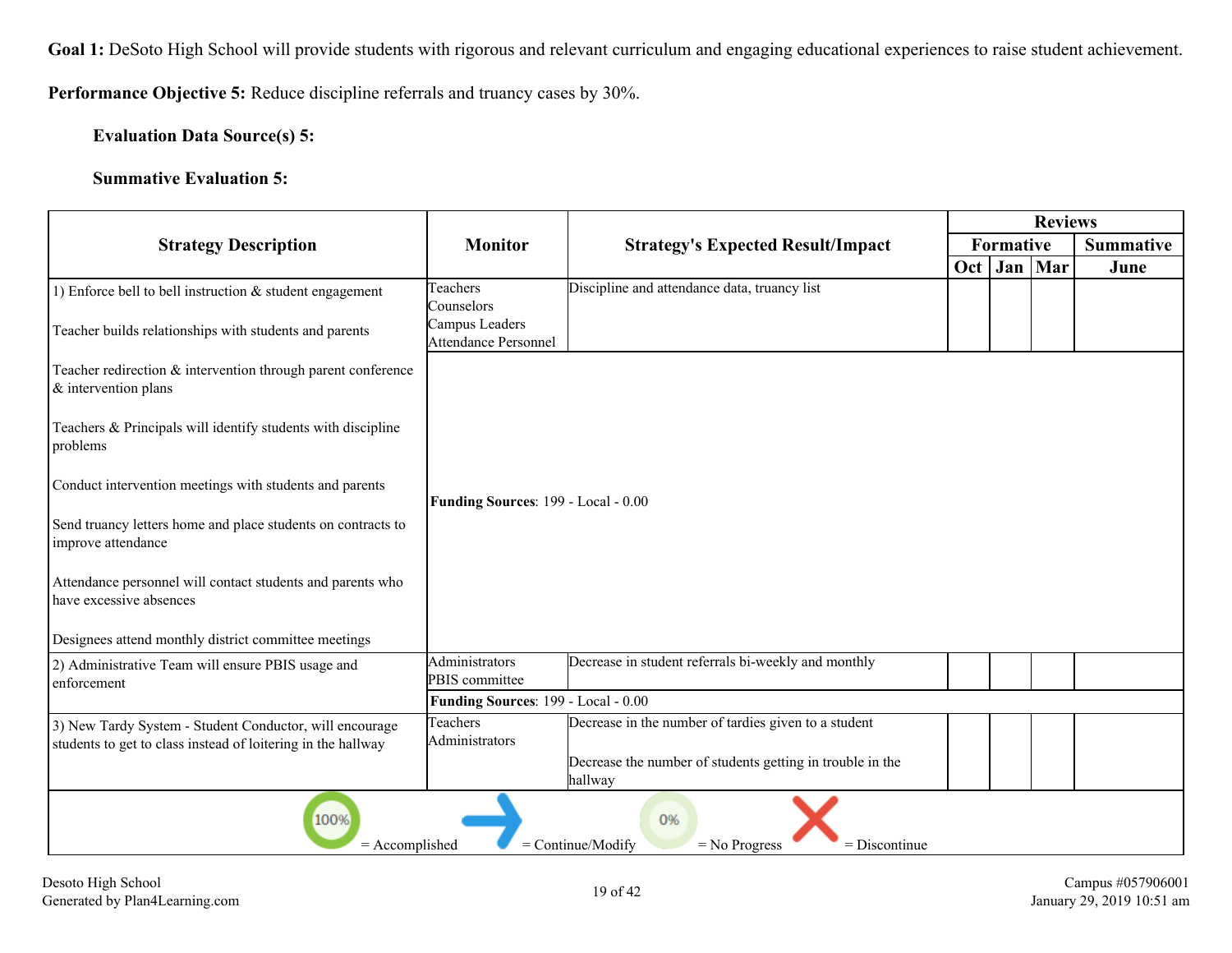**Performance Objective 6:** Increase student attendance by at least 2%.

#### **Evaluation Data Source(s) 6:**

#### **Summative Evaluation 6:**

|                                                             |                   |                                                           |     | <b>Reviews</b> |     |           |
|-------------------------------------------------------------|-------------------|-----------------------------------------------------------|-----|----------------|-----|-----------|
| <b>Strategy Description</b>                                 | <b>Monitor</b>    | <b>Strategy's Expected Result/Impact</b>                  |     | Formative      |     | Summative |
|                                                             |                   |                                                           | Oct | Jan            | Mar | June      |
| 1) Student recognition for good attendance twice a grading  | Teachers          | Attendance data reports                                   |     |                |     |           |
| period                                                      | Attendance clerks |                                                           |     |                |     |           |
|                                                             | Campus Leaders    |                                                           |     |                |     |           |
| Designees attend Attendance Committee meetings              | Counselors        |                                                           |     |                |     |           |
|                                                             |                   |                                                           |     |                |     |           |
| Administrators monitor attendance and conference with       |                   |                                                           |     |                |     |           |
| students, and parents (when necessary)                      |                   |                                                           |     |                |     |           |
|                                                             |                   | <b>Funding Sources: 199 - State Comp Ed - 3000.00</b>     |     |                |     |           |
| Truancy letters sent home and students placed on contracts. |                   |                                                           |     |                |     |           |
|                                                             |                   |                                                           |     |                |     |           |
| Students attend attendance school to recoup missed days     |                   |                                                           |     |                |     |           |
|                                                             |                   |                                                           |     |                |     |           |
| 100%                                                        |                   | 0%                                                        |     |                |     |           |
| $=$ Accomplished                                            |                   | $=$ Continue/Modify<br>$=$ Discontinue<br>$=$ No Progress |     |                |     |           |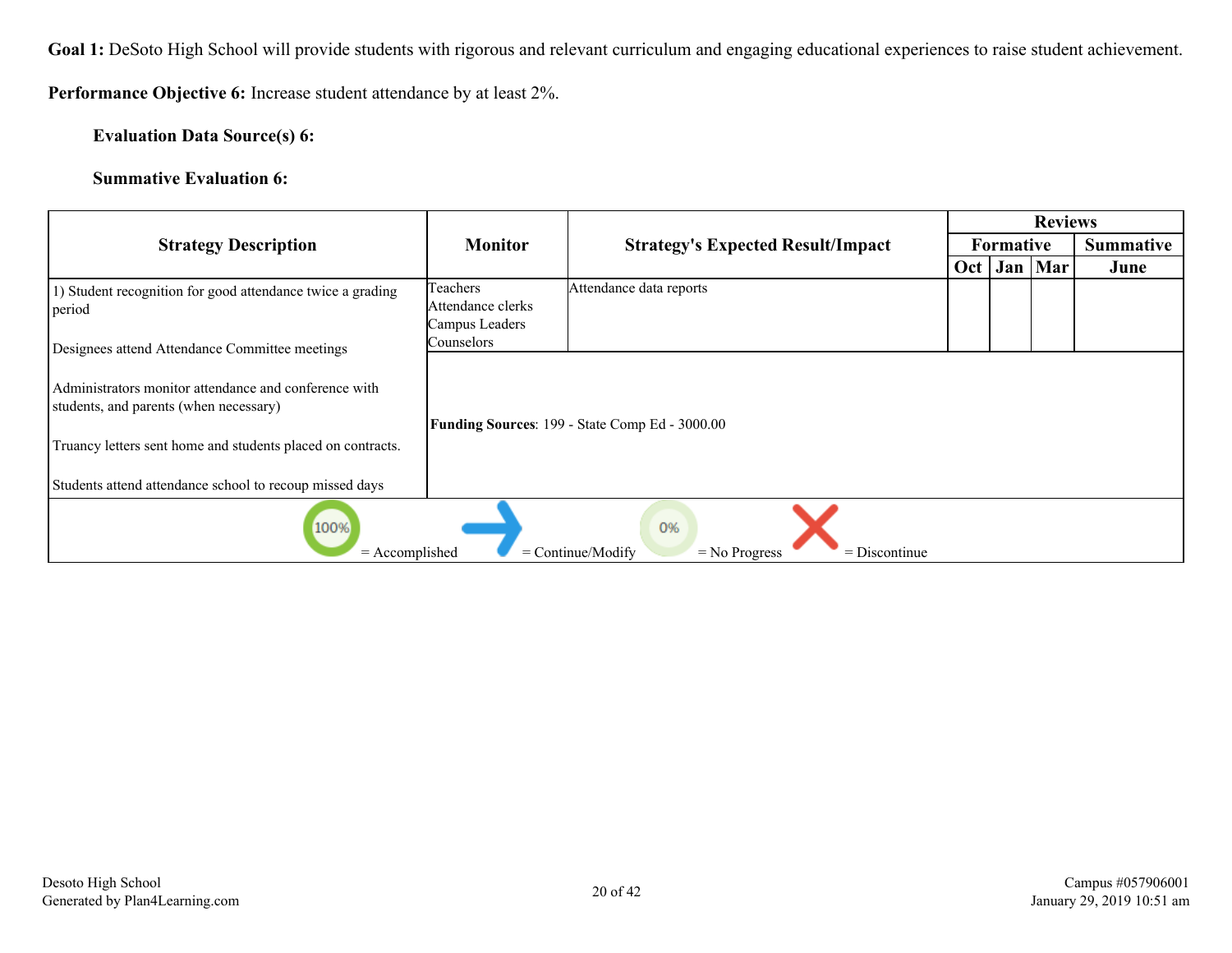<span id="page-20-0"></span>**Performance Objective 1:** 100% of Administrators earn proficient or higher as measured by the T-PESS evaluation system.

**Evaluation Data Source(s) 1:**

**Summative Evaluation 1:**

|                                                         |                                            |                                                                 | <b>Reviews</b> |           |           |                  |
|---------------------------------------------------------|--------------------------------------------|-----------------------------------------------------------------|----------------|-----------|-----------|------------------|
| <b>Strategy Description</b>                             | <b>Monitor</b>                             | <b>Strategy's Expected Result/Impact</b>                        |                | Formative |           | <b>Summative</b> |
|                                                         |                                            |                                                                 | Oct            |           | Jan   Mar | June             |
| 1) Provide Leadership training and coaching. Ensure all | Building Principal and T-PESS evaluation   |                                                                 |                |           |           |                  |
| Administrators have received TPESS training through     | Human Resources                            |                                                                 |                |           |           |                  |
| Region X                                                |                                            |                                                                 |                |           |           |                  |
|                                                         | <b>Funding Sources: 199 - Local - 0.00</b> |                                                                 |                |           |           |                  |
| Have weekly discussions as an Administrative Team       |                                            |                                                                 |                |           |           |                  |
| 100%<br>$=$ Accomplished                                |                                            | 0%<br>$=$ Continue/Modify<br>$=$ Discontinue<br>$=$ No Progress |                |           |           |                  |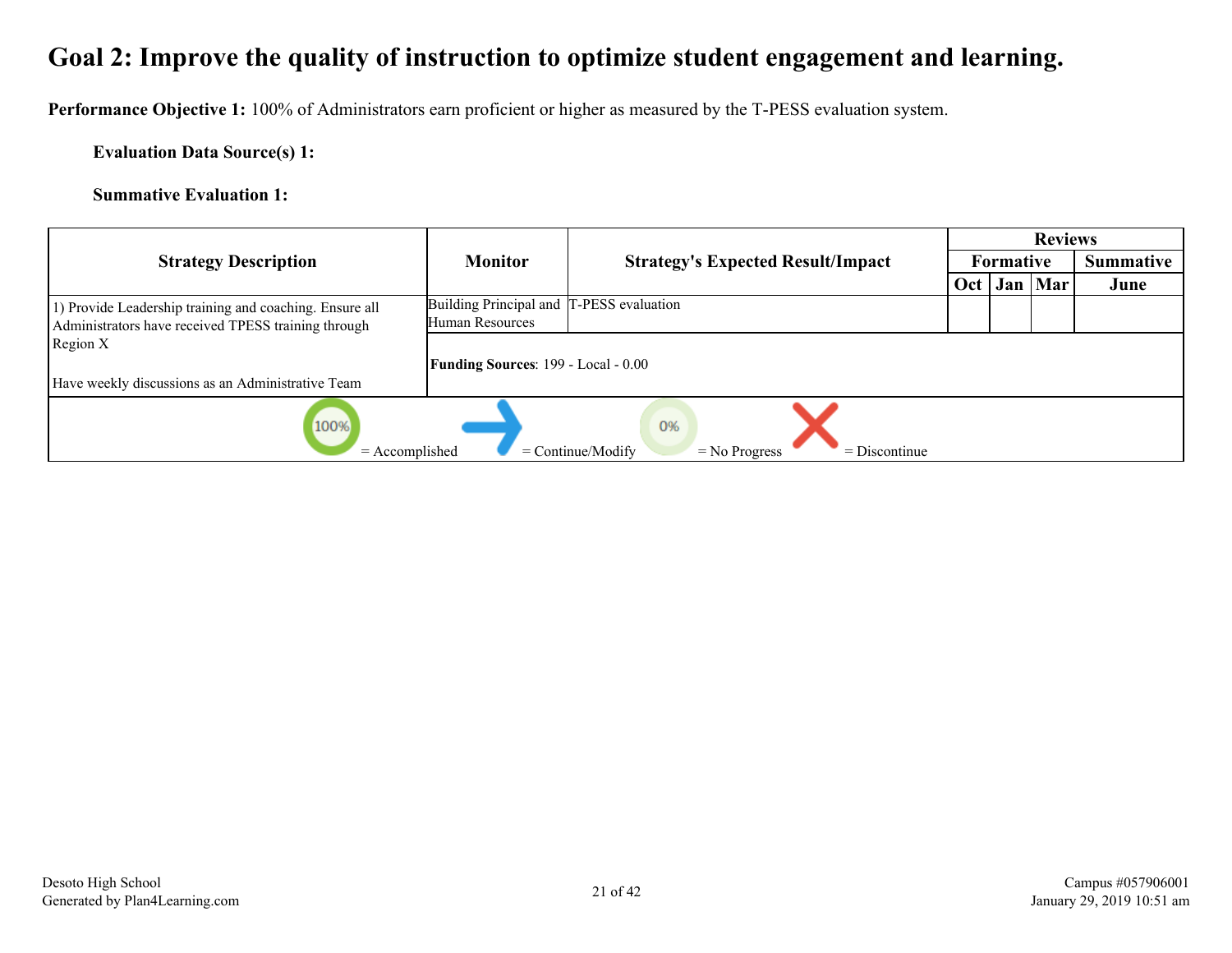**Performance Objective 2:** At least 80% of teachers are proficient or higher as measured by the T-TESS evaluation system.

#### **Evaluation Data Source(s) 2:**

#### **Summative Evaluation 2:**

|                                                                                                                        |                                            |                                                                 | <b>Reviews</b> |                  |           |                  |
|------------------------------------------------------------------------------------------------------------------------|--------------------------------------------|-----------------------------------------------------------------|----------------|------------------|-----------|------------------|
| <b>Strategy Description</b>                                                                                            | <b>Monitor</b>                             | <b>Strategy's Expected Result/Impact</b>                        |                | <b>Formative</b> |           | <b>Summative</b> |
|                                                                                                                        |                                            |                                                                 | Oct            |                  | Jan   Mar | June             |
| 1) Provide teachers with instructional training utilizing the<br>Fundamental 5 Strategies and Implementation           | Campus Leaders<br><i>Instructional</i>     | Formal observations and walkthroughs                            |                |                  |           |                  |
| Coaching model will be used to assist teachers                                                                         | Coordinators<br>Department Chairs          |                                                                 |                |                  |           |                  |
| Feedback provided to teachers through goal setting, pre-<br>conference, post-conference, walkthroughs and observations | <b>Funding Sources: 199 - Local - 0.00</b> |                                                                 |                |                  |           |                  |
| 100%<br>$=$ Accomplished                                                                                               |                                            | 0%<br>$=$ Continue/Modify<br>$=$ No Progress<br>$=$ Discontinue |                |                  |           |                  |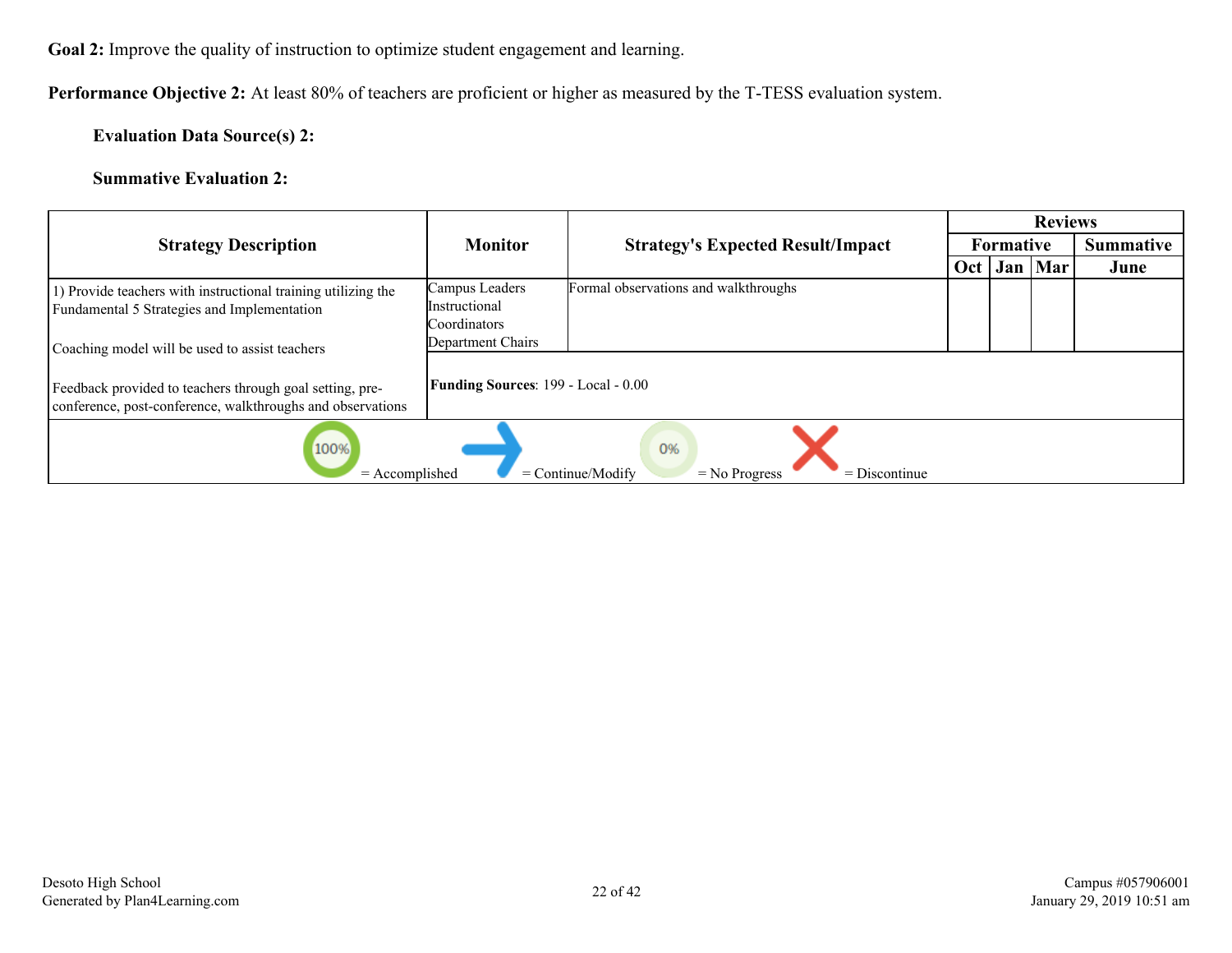**Performance Objective 3:** Provide feedback from observations and action plans for teachers with identified classroom management issues at or below the Developing Performance Level.

**Evaluation Data Source(s) 3:**

**Summative Evaluation 3:**

|                                                                                    |                                                        |                                                                        |     |           | <b>Reviews</b> |                  |
|------------------------------------------------------------------------------------|--------------------------------------------------------|------------------------------------------------------------------------|-----|-----------|----------------|------------------|
| <b>Strategy Description</b>                                                        | <b>Monitor</b>                                         | <b>Strategy's Expected Result/Impact</b>                               |     | Formative |                | <b>Summative</b> |
|                                                                                    |                                                        |                                                                        | Oct |           | Jan   Mar      | June             |
| 1) Conduct classroom observations and provide feedback<br>through post conferences | Campus Leaders<br><i>Instructional</i><br>Coordinators | Teacher discipline reports, classroom observations and<br>walkthroughs |     |           |                |                  |
| Provide classroom management strategies                                            | <b>Funding Sources: 199 - Local - 0.00</b>             |                                                                        |     |           |                |                  |
| Provide formal and informal training for identified teachers<br>each quarter       |                                                        |                                                                        |     |           |                |                  |
| 100%<br>$=$ Accomplished                                                           |                                                        | 0%<br>$=$ Continue/Modify<br>$=$ Discontinue<br>$=$ No Progress        |     |           |                |                  |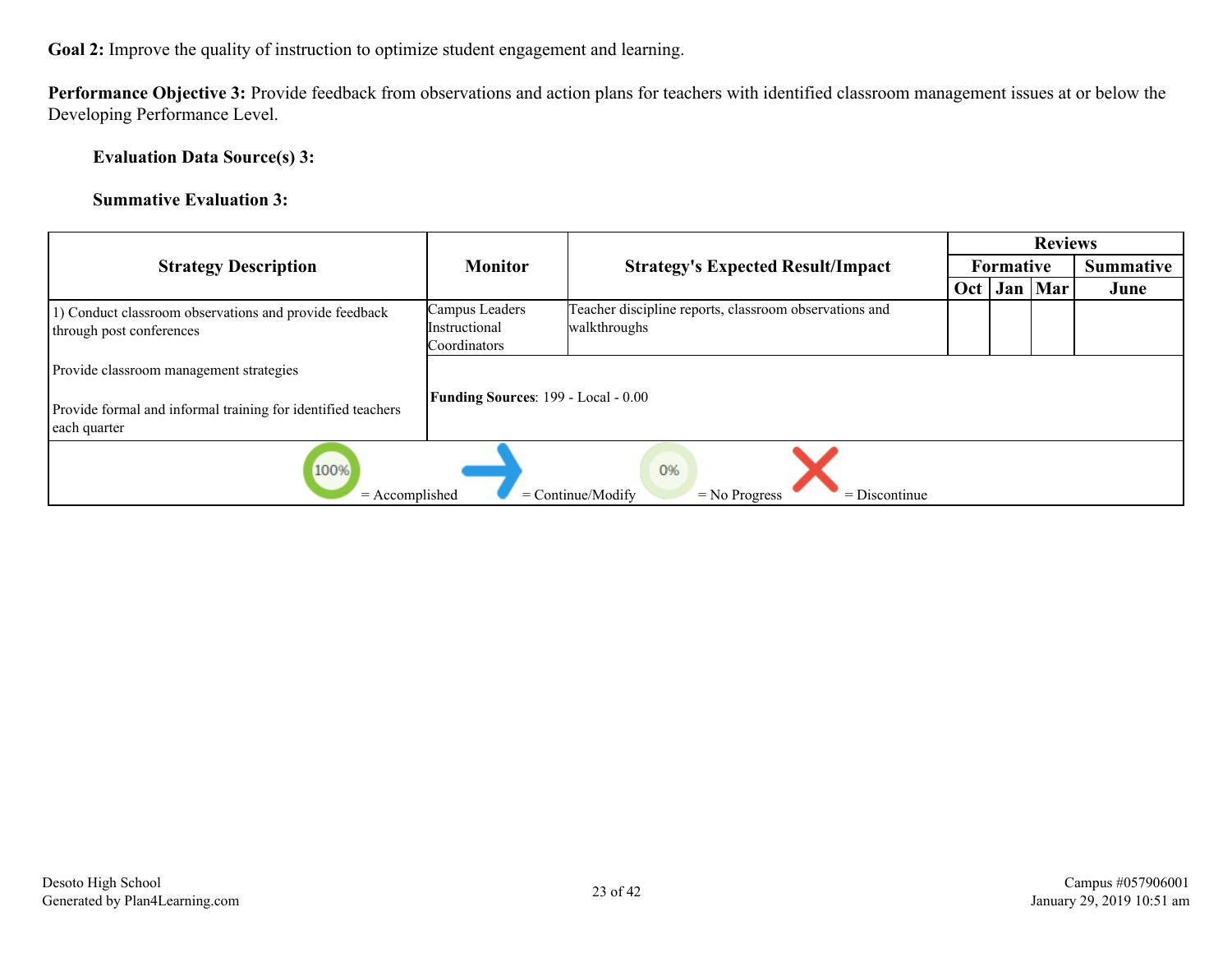**Performance Objective 4:** Assign mentors to all Teachers experiencing classroom management issues.

**Evaluation Data Source(s) 4:**

**Summative Evaluation 4:**

|                                                             |                                            |                                                                 |                  |           | <b>Reviews</b> |                  |
|-------------------------------------------------------------|--------------------------------------------|-----------------------------------------------------------------|------------------|-----------|----------------|------------------|
| <b>Strategy Description</b>                                 | <b>Monitor</b>                             | <b>Strategy's Expected Result/Impact</b>                        |                  | Formative |                | <b>Summative</b> |
|                                                             |                                            |                                                                 | Oct <sub>1</sub> |           | Jan   Mar      | June             |
| 1) Mentors provided to new teachers and teachers in need of | Campus Leaders                             | District Mentor Meetings, Campus mentor teachers and teacher    |                  |           |                |                  |
| assistance                                                  | Mentor Teachers                            | discipline report                                               |                  |           |                |                  |
|                                                             | <b>Funding Sources: 199 - Local - 0.00</b> |                                                                 |                  |           |                |                  |
| 100%<br>$=$ Accomplished                                    |                                            | 0%<br>$=$ Continue/Modify<br>$=$ Discontinue<br>$=$ No Progress |                  |           |                |                  |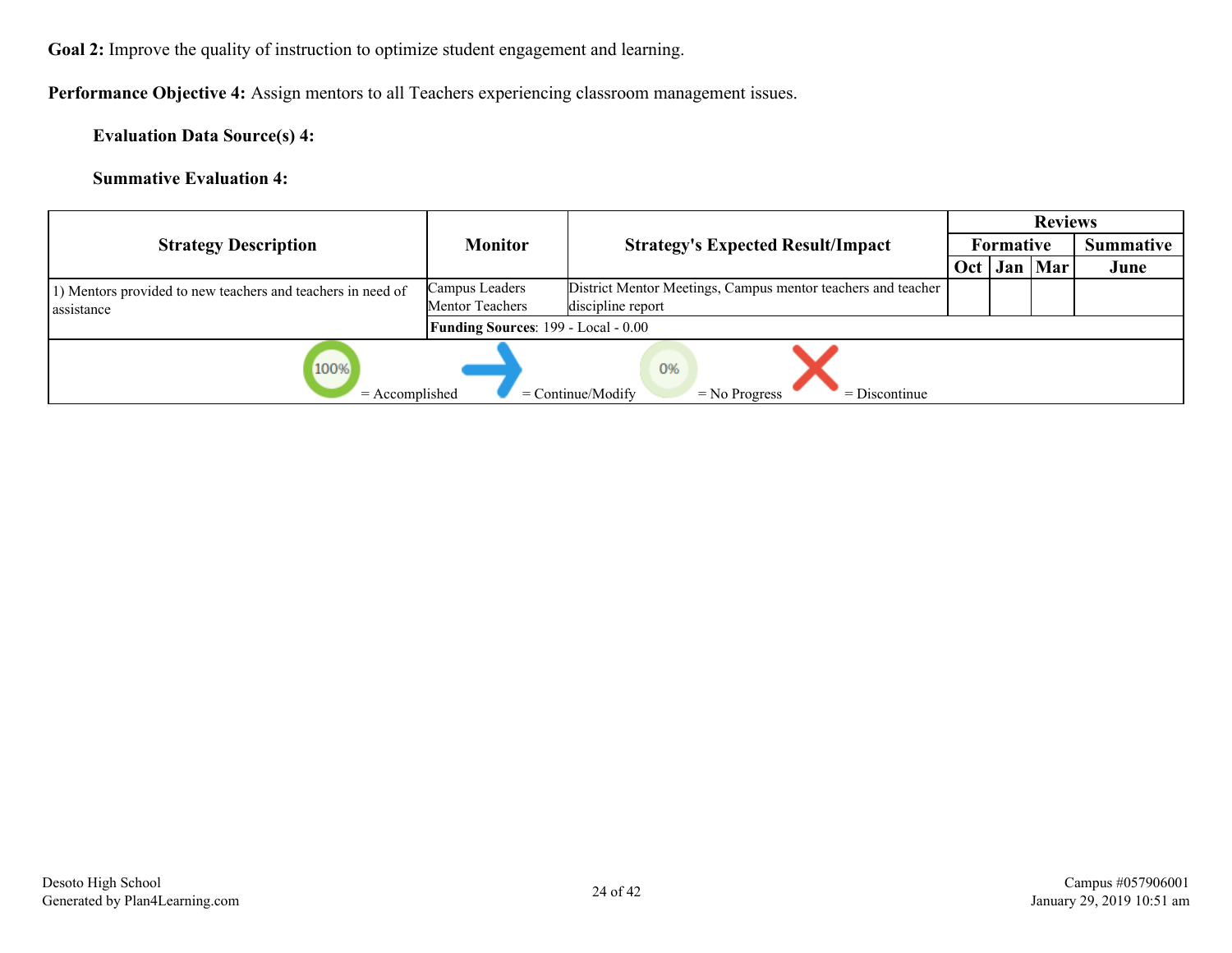### <span id="page-24-0"></span>**Goal 3: Create a technology-enriched school that transforms the delivery of instruction and prepares students for the competitive workplace**

**Performance Objective 1:** At least 50% of the technology initiative will be implemented to begin transformation of instruction and prepare students for the competitive workplace

#### **Evaluation Data Source(s) 1:**

#### **Summative Evaluation 1:**

|                                                                                                             |                      | <b>Strategy's Expected Result/Impact</b>                | <b>Reviews</b> |                  |                  |      |  |  |
|-------------------------------------------------------------------------------------------------------------|----------------------|---------------------------------------------------------|----------------|------------------|------------------|------|--|--|
| <b>Strategy Description</b>                                                                                 | <b>Monitor</b>       |                                                         |                | <b>Formative</b> | <b>Summative</b> |      |  |  |
|                                                                                                             |                      |                                                         | Oct            | Jan              | Mar              | June |  |  |
| 1) Implement BYOD in the classroom                                                                          | Teachers             | Classroom observations, lesson plans, teacher websites. |                |                  |                  |      |  |  |
|                                                                                                             | Director of          |                                                         |                |                  |                  |      |  |  |
| Provide BYOD training to Teachers for effectiveness                                                         | Instructional        |                                                         |                |                  |                  |      |  |  |
|                                                                                                             | Technology           |                                                         |                |                  |                  |      |  |  |
|                                                                                                             | Administrators       |                                                         |                |                  |                  |      |  |  |
|                                                                                                             | <b>Instructional</b> |                                                         |                |                  |                  |      |  |  |
| District provided new computers                                                                             | Coordinators         |                                                         |                |                  |                  |      |  |  |
|                                                                                                             | Librarians           |                                                         |                |                  |                  |      |  |  |
| Teachers create class websites, providing online class activities   Funding Sources: 199 - Local - 10000.00 |                      |                                                         |                |                  |                  |      |  |  |
| 100%<br>0%<br>$=$ Continue/Modify<br>$=$ Accomplished<br>$=$ Discontinue<br>$=$ No Progress                 |                      |                                                         |                |                  |                  |      |  |  |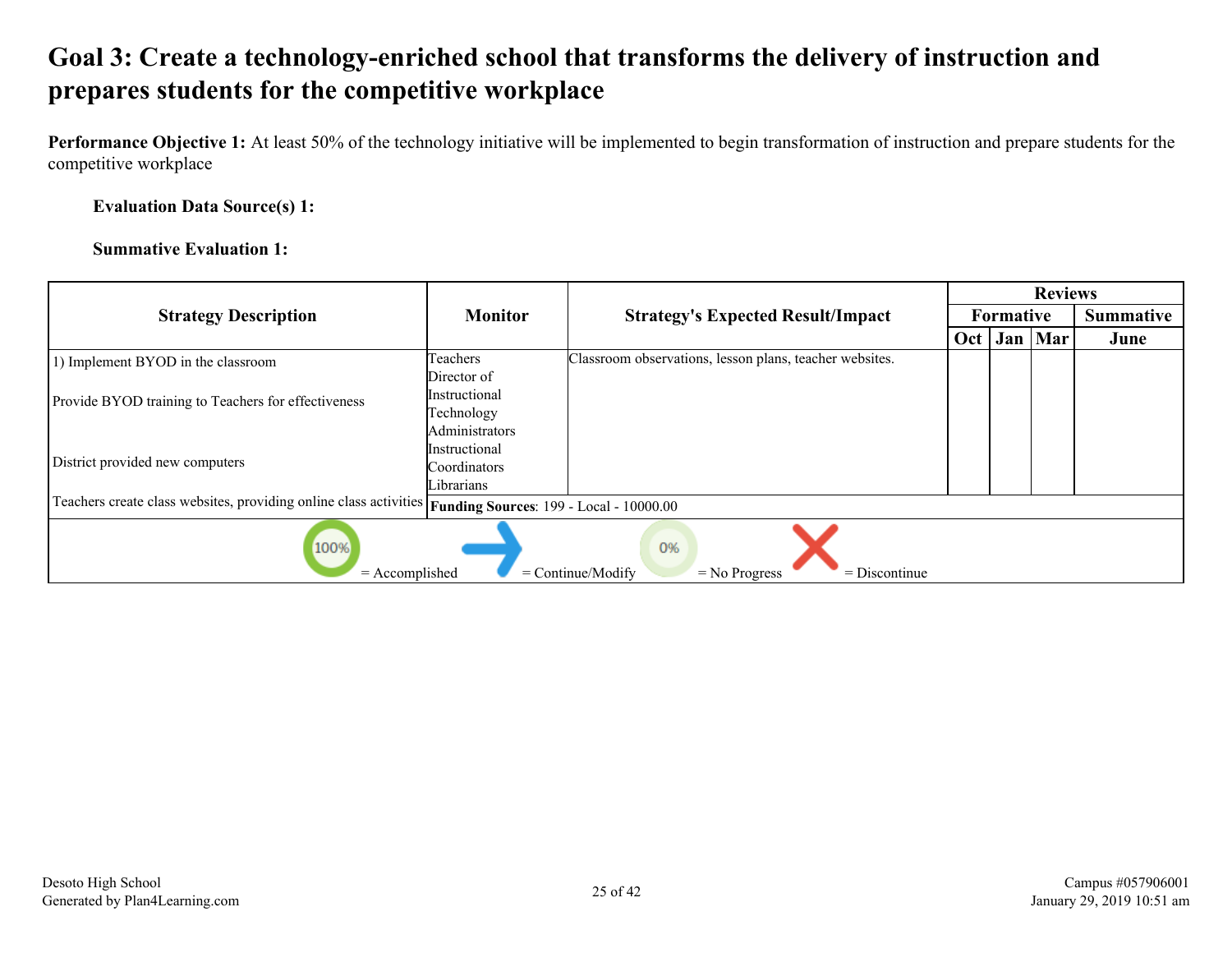Goal 3: Create a technology-enriched school that transforms the delivery of instruction and prepares students for the competitive workplace

**Performance Objective 2:** Increase the effective usage of Eduphoria products by 20% at each campus

**Evaluation Data Source(s) 2:**

**Summative Evaluation 2:**

|                                                                                             |                                     |                                          |     | <b>Reviews</b> |                  |      |  |  |
|---------------------------------------------------------------------------------------------|-------------------------------------|------------------------------------------|-----|----------------|------------------|------|--|--|
| <b>Strategy Description</b>                                                                 | <b>Monitor</b>                      | <b>Strategy's Expected Result/Impact</b> |     | Formative      | <b>Summative</b> |      |  |  |
|                                                                                             |                                     |                                          | Oct |                | Jan Mar          | June |  |  |
| 1) District provides Eduphoria training                                                     | Campus Leaders                      | Eduphoria reports                        |     |                |                  |      |  |  |
| to Teachers                                                                                 | <b>ISC</b> Instructional            |                                          |     |                |                  |      |  |  |
|                                                                                             | Technology staff                    |                                          |     |                |                  |      |  |  |
|                                                                                             | Funding Sources: 199 - Local - 0.00 |                                          |     |                |                  |      |  |  |
| 100%<br>0%<br>$=$ Accomplished<br>$=$ Continue/Modify<br>$=$ Discontinue<br>$=$ No Progress |                                     |                                          |     |                |                  |      |  |  |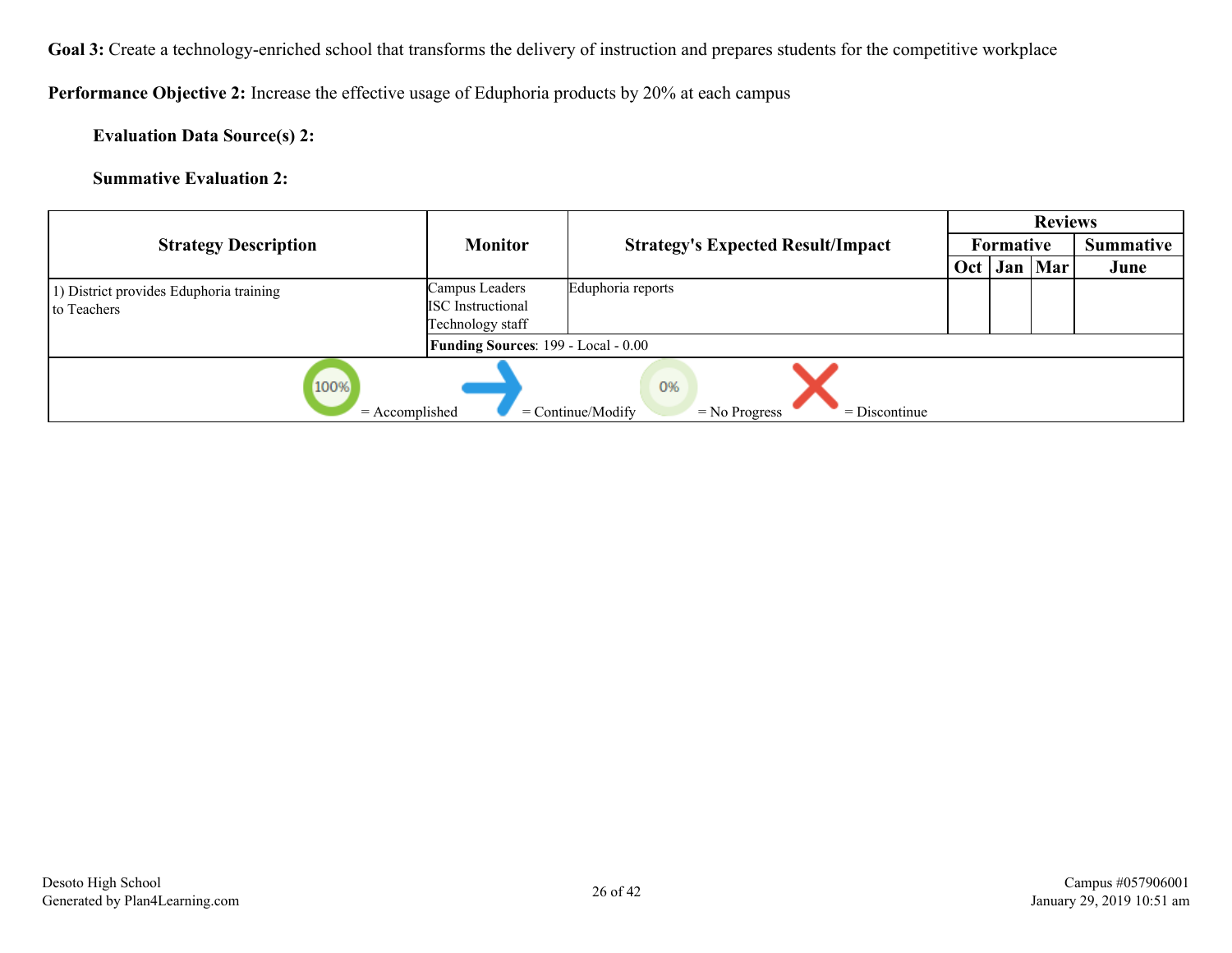Goal 3: Create a technology-enriched school that transforms the delivery of instruction and prepares students for the competitive workplace

**Performance Objective 3:** Provide Forethought/AWARE training to 100% of appropriate staff.

**Evaluation Data Source(s) 3:**

**Summative Evaluation 3:**

|                                                                                             |                                                                                      |                                          |     | <b>Reviews</b>   |           |                  |  |  |
|---------------------------------------------------------------------------------------------|--------------------------------------------------------------------------------------|------------------------------------------|-----|------------------|-----------|------------------|--|--|
| <b>Strategy Description</b>                                                                 | <b>Monitor</b>                                                                       | <b>Strategy's Expected Result/Impact</b> |     | <b>Formative</b> |           | <b>Summative</b> |  |  |
|                                                                                             |                                                                                      |                                          | Oct |                  | Jan   Mar | June             |  |  |
| 1) District provides Forethought & AWARE training to<br>Teachers and Administrators         | <b>ISC</b> Instructional<br>Technology<br>Professional<br>Development<br>Coordinator | Training sign in sheets, certificates    |     |                  |           |                  |  |  |
| 100%<br>0%<br>$=$ Accomplished<br>$=$ Continue/Modify<br>$=$ Discontinue<br>$=$ No Progress |                                                                                      |                                          |     |                  |           |                  |  |  |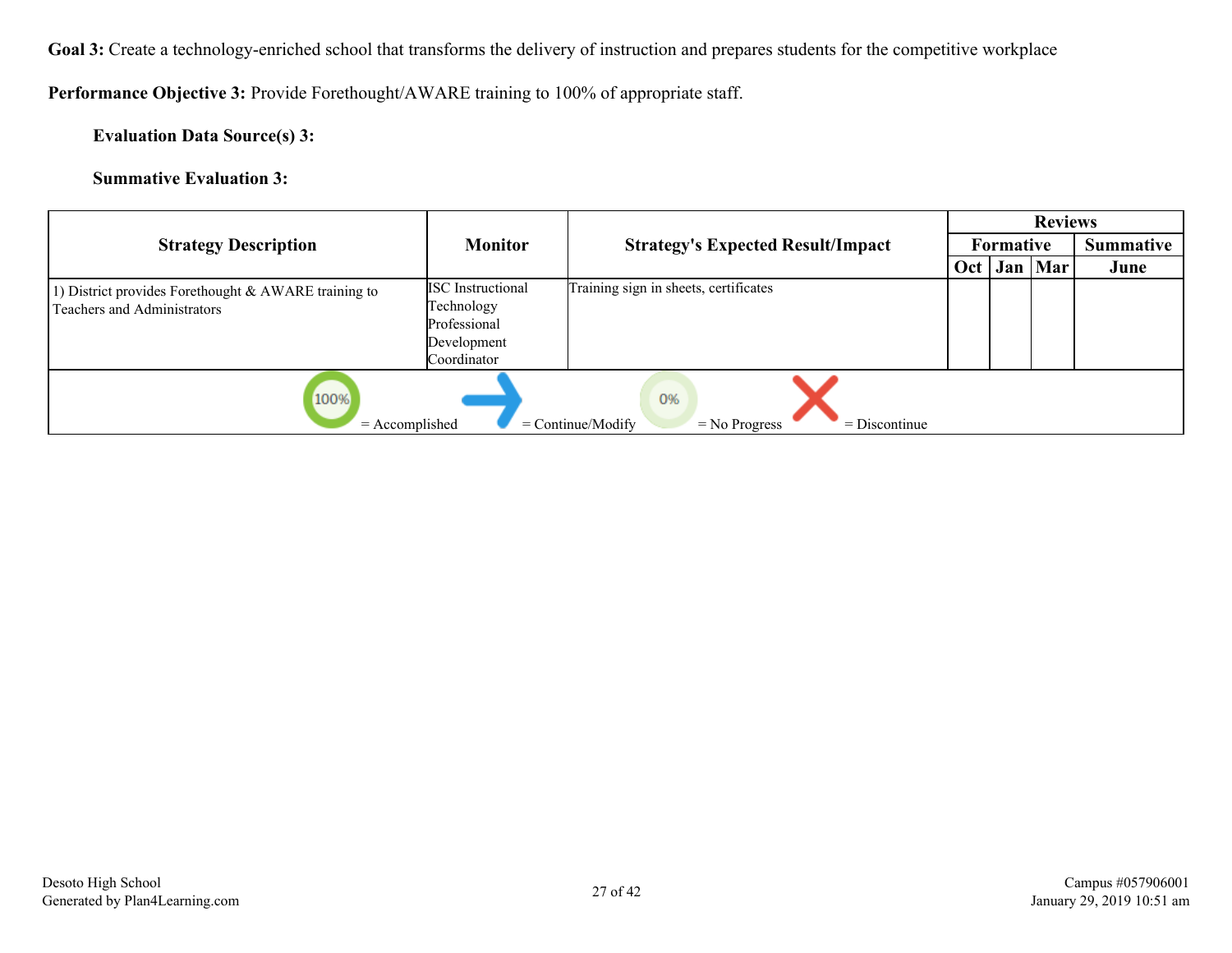Goal 3: Create a technology-enriched school that transforms the delivery of instruction and prepares students for the competitive workplace

**Performance Objective 4:** Ensure 90% of staff will be able to perform basic technology skills.

**Evaluation Data Source(s) 4:**

**Summative Evaluation 4:**

|                                                                                             |                          | <b>Strategy's Expected Result/Impact</b>  | <b>Reviews</b> |                  |                  |      |  |  |
|---------------------------------------------------------------------------------------------|--------------------------|-------------------------------------------|----------------|------------------|------------------|------|--|--|
| <b>Strategy Description</b>                                                                 | <b>Monitor</b>           |                                           |                | <b>Formative</b> | <b>Summative</b> |      |  |  |
|                                                                                             |                          |                                           | Oct            |                  | Jan   Mar        | June |  |  |
| 1) Provide basic technology training to all staff                                           | <b>ISC</b> Instructional | Training sign in sheets, online tutorials |                |                  |                  |      |  |  |
|                                                                                             | technology               |                                           |                |                  |                  |      |  |  |
|                                                                                             | Technology department    |                                           |                |                  |                  |      |  |  |
|                                                                                             | Campus Leaders           |                                           |                |                  |                  |      |  |  |
| 100%<br>0%<br>$=$ Continue/Modify<br>$=$ Accomplished<br>$=$ Discontinue<br>$=$ No Progress |                          |                                           |                |                  |                  |      |  |  |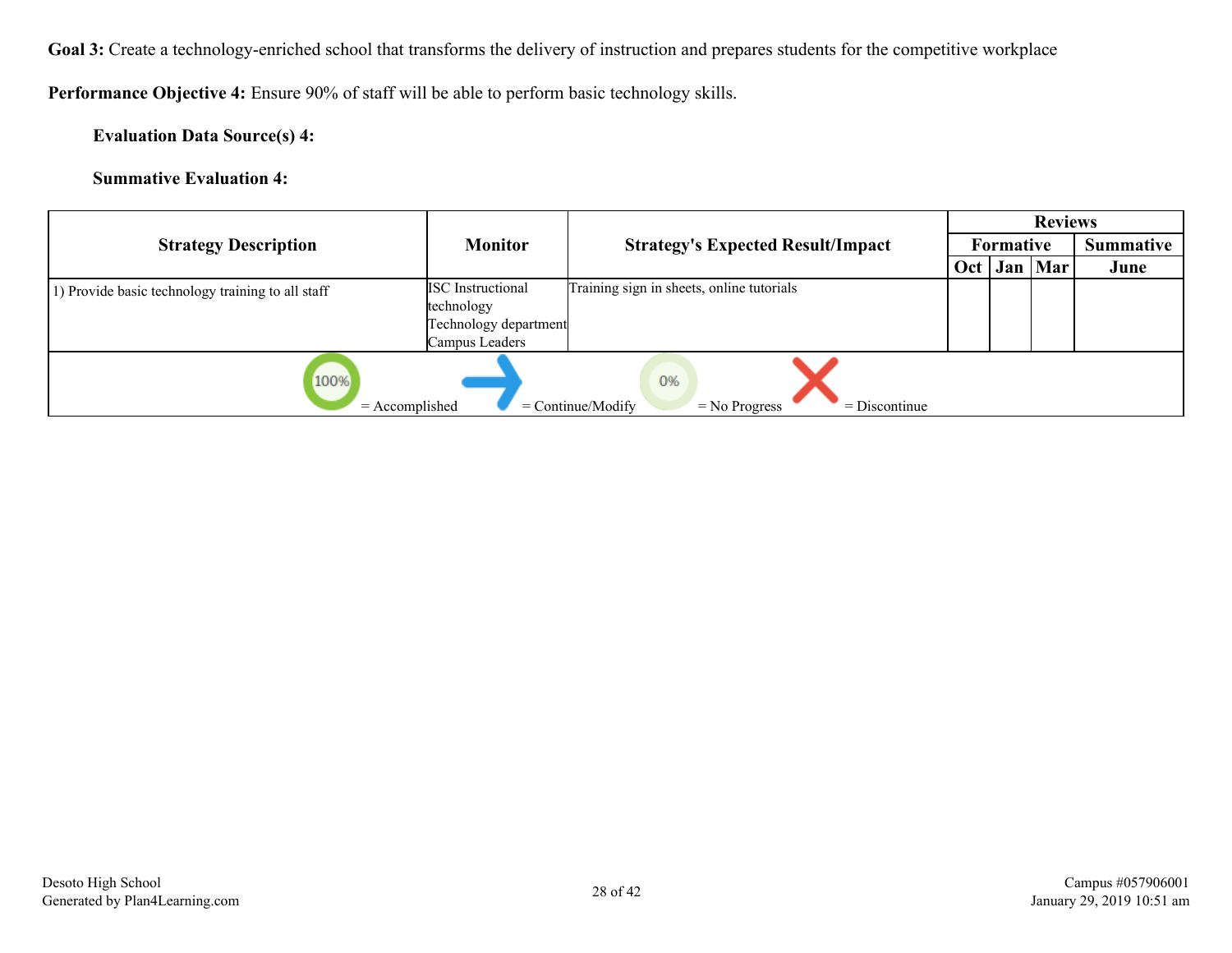### <span id="page-28-0"></span>**Goal 4: Foster a safe and secure learning environment that ensures student success.**

**Performance Objective 1:** Increase student attendance rate.

#### **Evaluation Data Source(s) 1:**

#### **Summative Evaluation 1:**

|                                                                                                                                        |                                                       | <b>Strategy's Expected Result/Impact</b>                                             | <b>Reviews</b> |           |           |                  |  |  |
|----------------------------------------------------------------------------------------------------------------------------------------|-------------------------------------------------------|--------------------------------------------------------------------------------------|----------------|-----------|-----------|------------------|--|--|
| <b>Strategy Description</b>                                                                                                            | <b>Monitor</b>                                        |                                                                                      |                | Formative |           | <b>Summative</b> |  |  |
|                                                                                                                                        |                                                       |                                                                                      | Oct            |           | Jan   Mar | June             |  |  |
| 1) School staff monitor classrooms, hallways<br>and commons areas to ensure student compliance with campus<br>policies and procedures. | Principal<br>Campus Leaders<br>Counselors<br>Teachers | Mandatory and voluntary tutorial attendance logs<br><b>Student Conductor Reports</b> |                |           |           |                  |  |  |
|                                                                                                                                        | <b>Funding Sources: 199 - Local - 0.00</b>            |                                                                                      |                |           |           |                  |  |  |
| 2) Develop a truancy intervention program to identify and<br>address early warning signs of truancy.                                   | House Principals<br>Truancy Officers                  |                                                                                      |                |           |           |                  |  |  |
| 100%<br>0%<br>$=$ Accomplished<br>$=$ Continue/Modify<br>$=$ No Progress<br>$=$ Discontinue                                            |                                                       |                                                                                      |                |           |           |                  |  |  |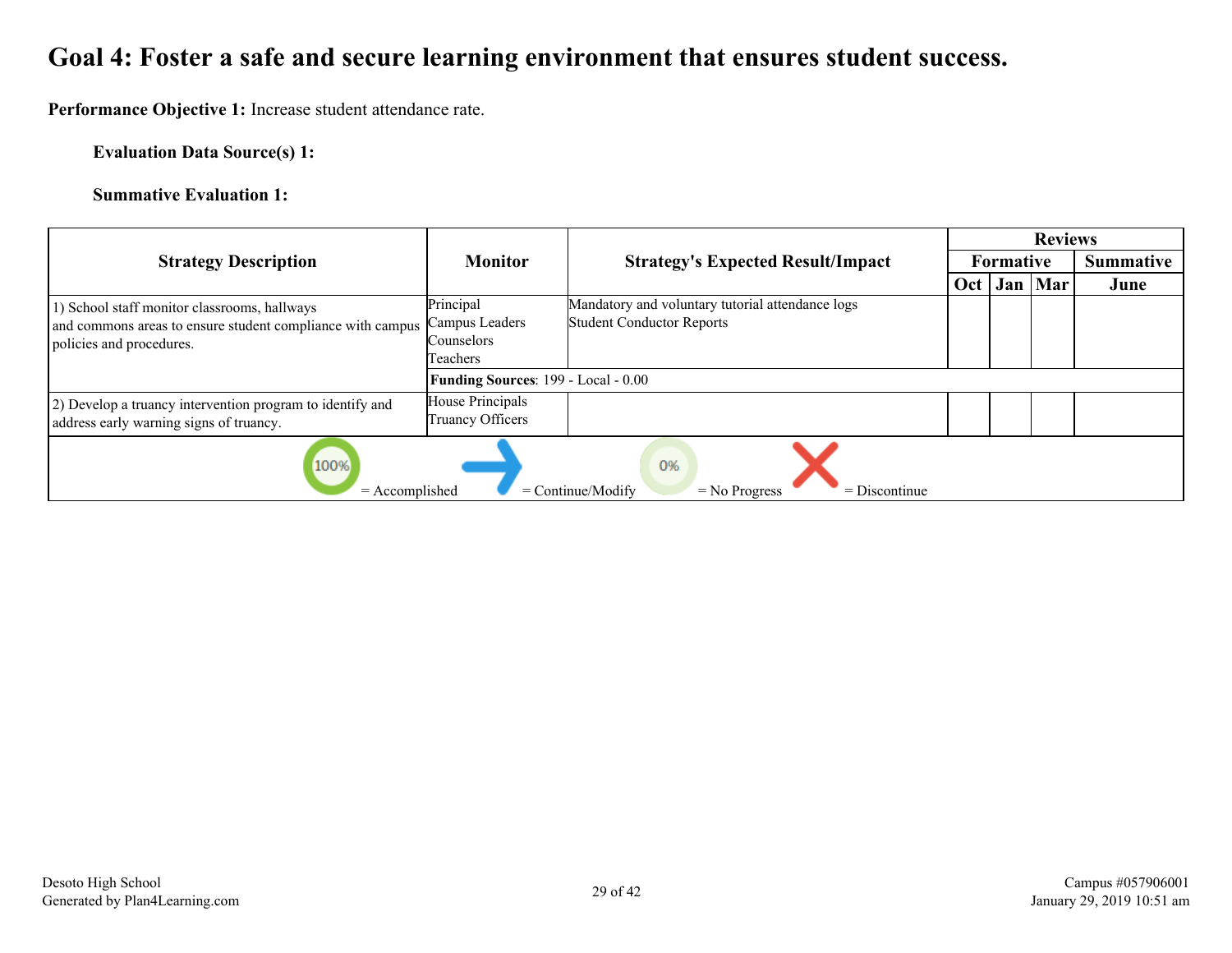**Goal 4:** Foster a safe and secure learning environment that ensures student success.

**Performance Objective 2:** Campus leaders and Counselors will educate staff and students on policies and interventions of bullying, cyber-bullying, and harassment.

#### **Evaluation Data Source(s) 2:**

#### **Summative Evaluation 2:**

|                                                                                                  |                                            |                                          |     | <b>Reviews</b>   |                  |      |  |  |  |
|--------------------------------------------------------------------------------------------------|--------------------------------------------|------------------------------------------|-----|------------------|------------------|------|--|--|--|
| <b>Strategy Description</b>                                                                      | <b>Monitor</b>                             | <b>Strategy's Expected Result/Impact</b> |     | <b>Formative</b> | <b>Summative</b> |      |  |  |  |
|                                                                                                  |                                            |                                          | Oct |                  | Jan   Mar        | June |  |  |  |
| 1) Review anti-bullying policies and action plans through<br>cohort orientations.                | Campus Leaders<br>Counselors<br>Teachers   | Decrease number of bullying reports.     |     |                  |                  |      |  |  |  |
| Bullying and harassment reporting procedural signs will be<br>displayed throughout the building. | <b>Funding Sources: 199 - Local - 0.00</b> |                                          |     |                  |                  |      |  |  |  |
| 100%<br>0%<br>$=$ Accomplished<br>$=$ Continue/Modify<br>$=$ No Progress<br>$=$ Discontinue      |                                            |                                          |     |                  |                  |      |  |  |  |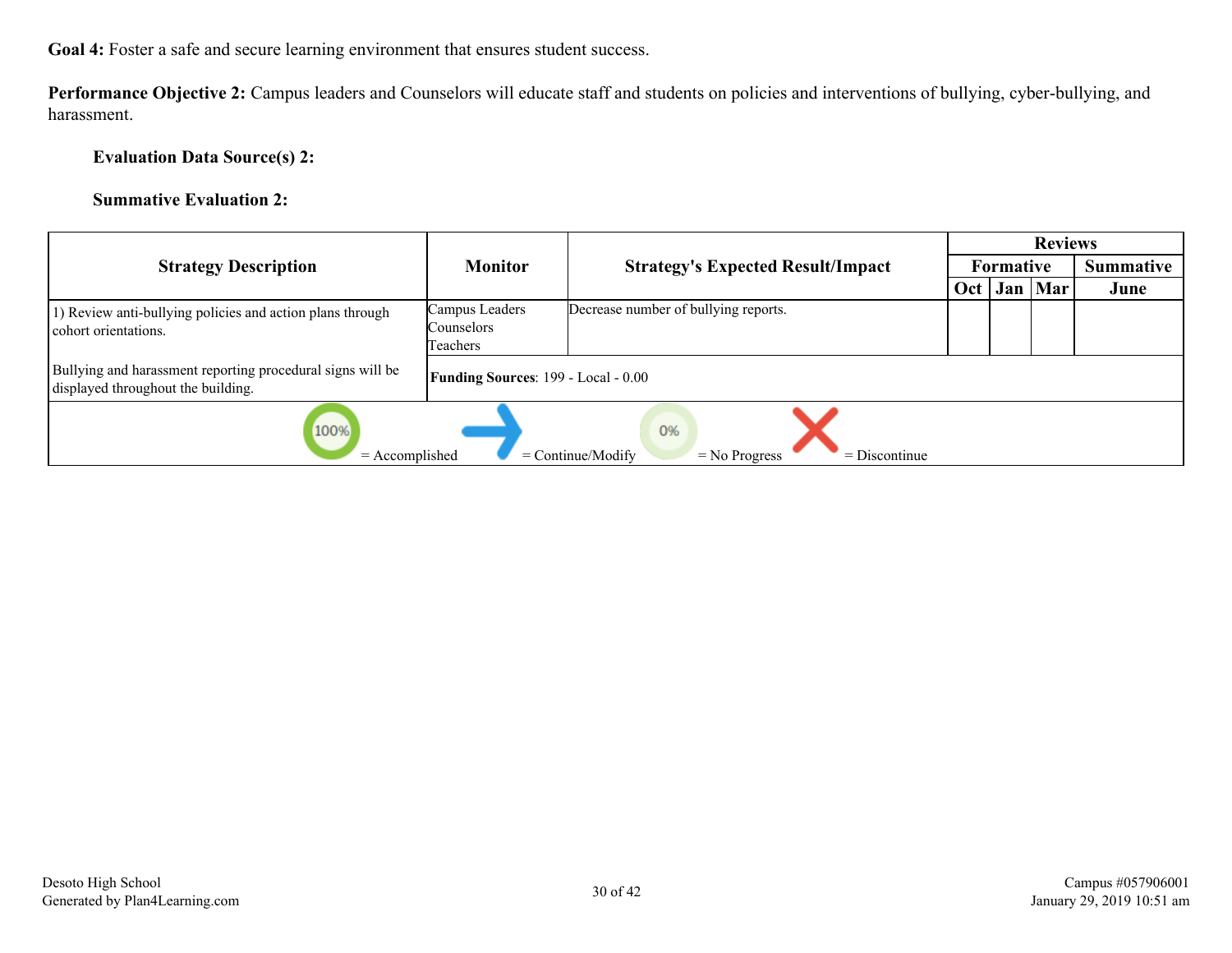<span id="page-30-0"></span>**Performance Objective 1:** Reduce discipline and conduct referrals from SpEd and ESL/LEP students by at least 10%.

#### **Evaluation Data Source(s) 1:**

#### **Summative Evaluation 1:**

|                                                                                                                                                                        |                                     |                                                                   | <b>Reviews</b>   |             |     |           |  |  |
|------------------------------------------------------------------------------------------------------------------------------------------------------------------------|-------------------------------------|-------------------------------------------------------------------|------------------|-------------|-----|-----------|--|--|
| <b>Strategy Description</b>                                                                                                                                            | <b>Monitor</b>                      | <b>Strategy's Expected Result/Impact</b>                          | <b>Formative</b> |             |     | Summative |  |  |
|                                                                                                                                                                        |                                     |                                                                   |                  | $Oct$   Jan | Mar | June      |  |  |
| 1) Conduct intervention meetings with Students, Teachers and                                                                                                           | Campus Leaders                      | Discipline reports, sign in sheets from intervention meetings and |                  |             |     |           |  |  |
| Parents                                                                                                                                                                | Teachers                            | parent contact log.                                               |                  |             |     |           |  |  |
|                                                                                                                                                                        | <b>Inclusion Teachers</b>           |                                                                   |                  |             |     |           |  |  |
| Assist Teachers in building positive relationships with<br><b>Students and Parents</b><br>Follow Campus Procedure:<br>One-on-one conference<br>Parent call<br>Referral | Funding Sources: 199 - Local - 0.00 |                                                                   |                  |             |     |           |  |  |
| 100%<br>0%<br>$=$ Continue/Modify<br>$=$ Accomplished<br>$=$ Discontinue<br>$=$ No Progress                                                                            |                                     |                                                                   |                  |             |     |           |  |  |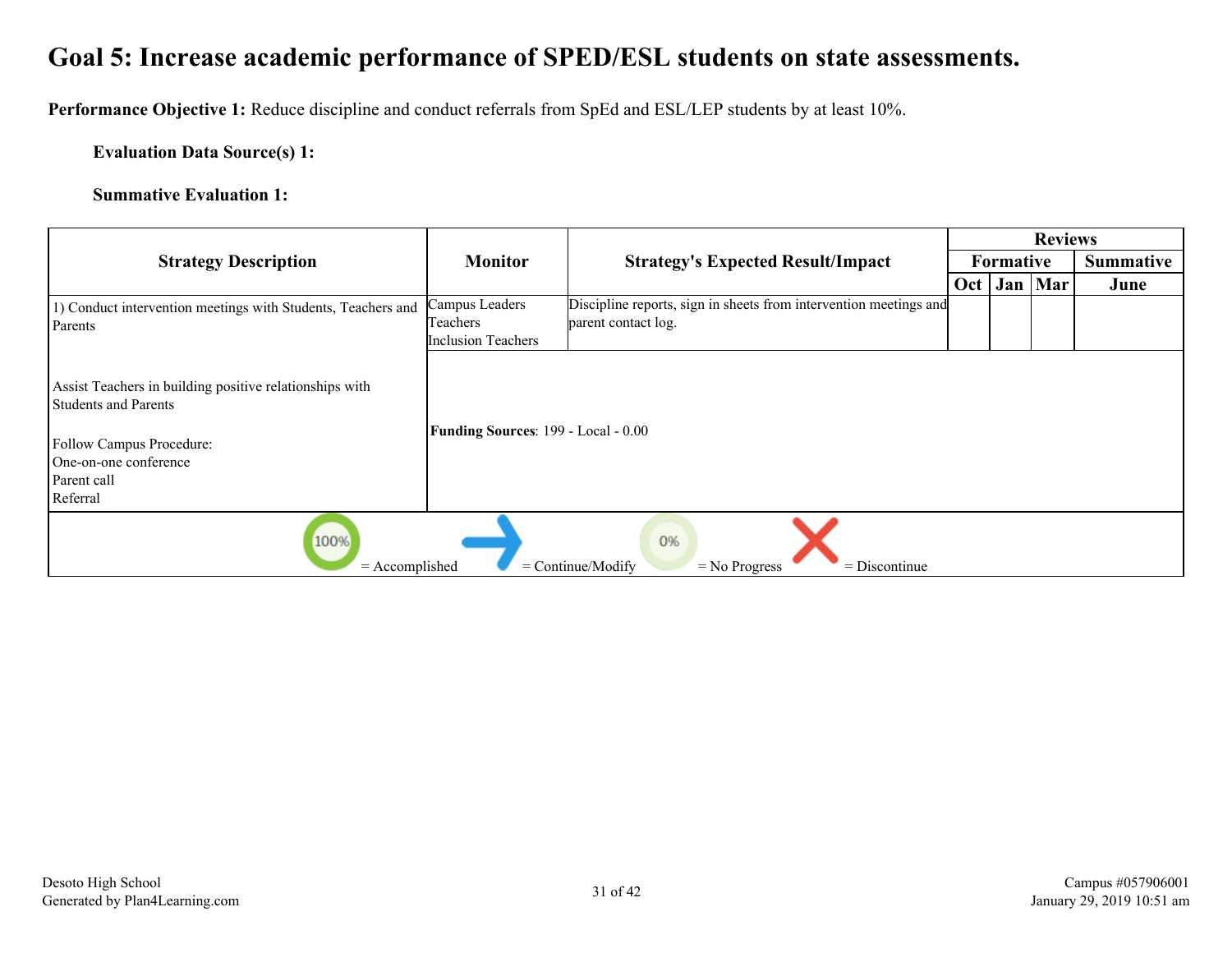**Performance Objective 2:** Decrease change in instructional setting (OSS, ISS and DAEP) of special education students by 10%.

#### **Evaluation Data Source(s) 2:**

#### **Summative Evaluation 2:**

|                                |                                          | <b>Reviews</b>                                                                                                                        |           |                  |           |  |  |
|--------------------------------|------------------------------------------|---------------------------------------------------------------------------------------------------------------------------------------|-----------|------------------|-----------|--|--|
| <b>Monitor</b>                 | <b>Strategy's Expected Result/Impact</b> |                                                                                                                                       | Formative |                  | Summative |  |  |
|                                |                                          |                                                                                                                                       |           |                  | June      |  |  |
| Campus Leaders                 |                                          |                                                                                                                                       |           |                  |           |  |  |
| COP monitors                   |                                          |                                                                                                                                       |           |                  |           |  |  |
|                                |                                          |                                                                                                                                       |           |                  |           |  |  |
|                                |                                          |                                                                                                                                       |           |                  |           |  |  |
|                                |                                          |                                                                                                                                       |           |                  |           |  |  |
|                                |                                          |                                                                                                                                       |           |                  |           |  |  |
|                                |                                          |                                                                                                                                       |           |                  |           |  |  |
|                                |                                          |                                                                                                                                       |           |                  |           |  |  |
|                                |                                          |                                                                                                                                       |           |                  |           |  |  |
| 100%<br>0%<br>$=$ Accomplished |                                          |                                                                                                                                       |           |                  |           |  |  |
|                                | SpEd mentors/Dept.<br>chair              | Student discipline reports<br><b>Funding Sources: 199 - Local - 0.00</b><br>$=$ Continue/Modify<br>$=$ Discontinue<br>$=$ No Progress |           | Oct <sub>1</sub> | Jan   Mar |  |  |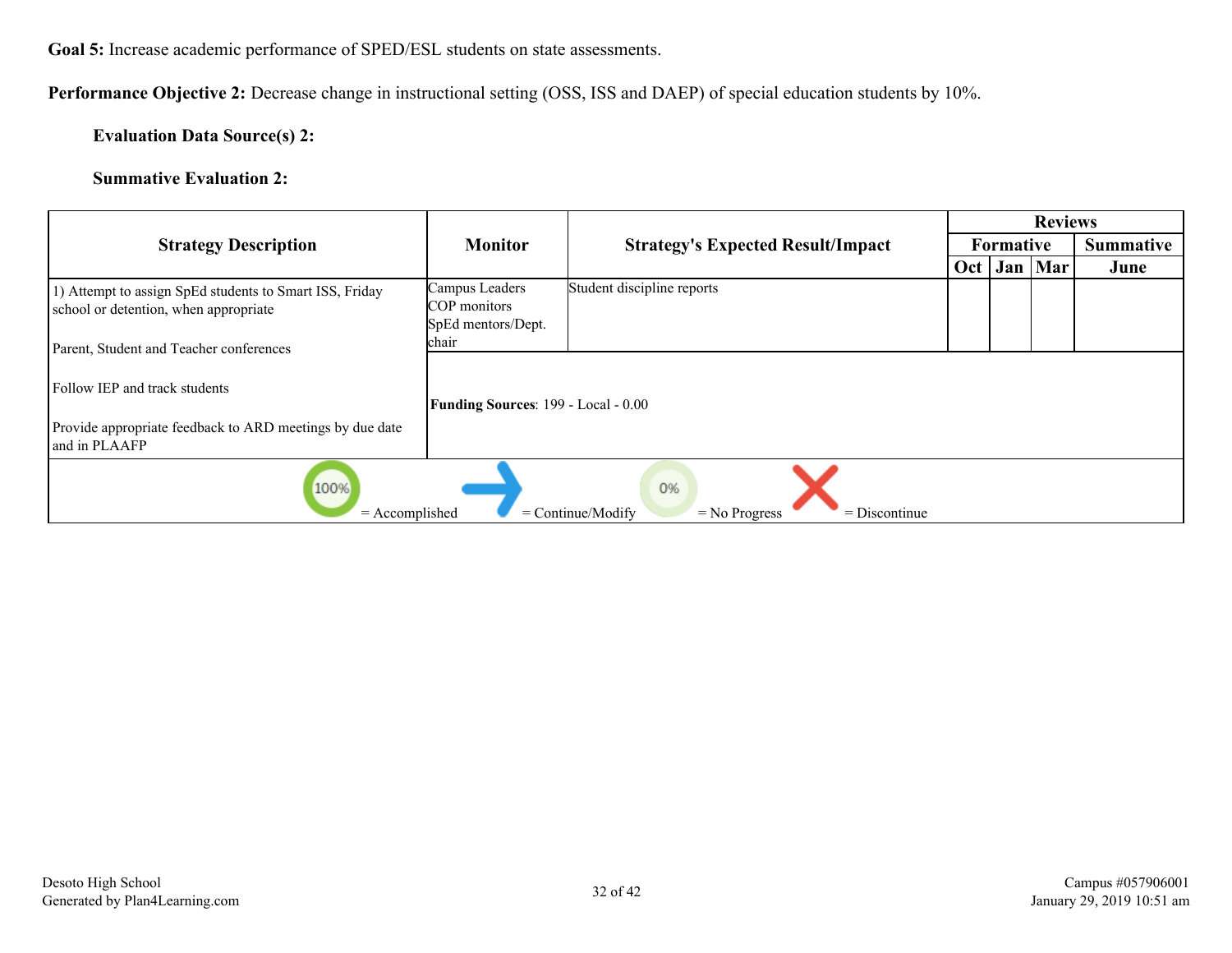**Performance Objective 3:** Increase teacher professional development attendance on SpED/ESL strategies

**Evaluation Data Source(s) 3:**

**Summative Evaluation 3:**

|                                                                                             |                                                          |                                          |     |           | <b>Reviews</b>   |      |  |
|---------------------------------------------------------------------------------------------|----------------------------------------------------------|------------------------------------------|-----|-----------|------------------|------|--|
| <b>Strategy Description</b>                                                                 | <b>Monitor</b>                                           | <b>Strategy's Expected Result/Impact</b> |     | Formative | <b>Summative</b> |      |  |
|                                                                                             |                                                          |                                          | Oct |           | Jan   Mar        | June |  |
| 1) Request PD on SpED/ESL strategies quarterly from district<br>administration              | Campus Leaders<br>District SpED                          | Student discipline reports decreased     |     |           |                  |      |  |
|                                                                                             | Department<br><b>Funding Sources: 199 - Local - 0.00</b> |                                          |     |           |                  |      |  |
| 100%<br>0%<br>$=$ Accomplished<br>$=$ Continue/Modify<br>$=$ Discontinue<br>$=$ No Progress |                                                          |                                          |     |           |                  |      |  |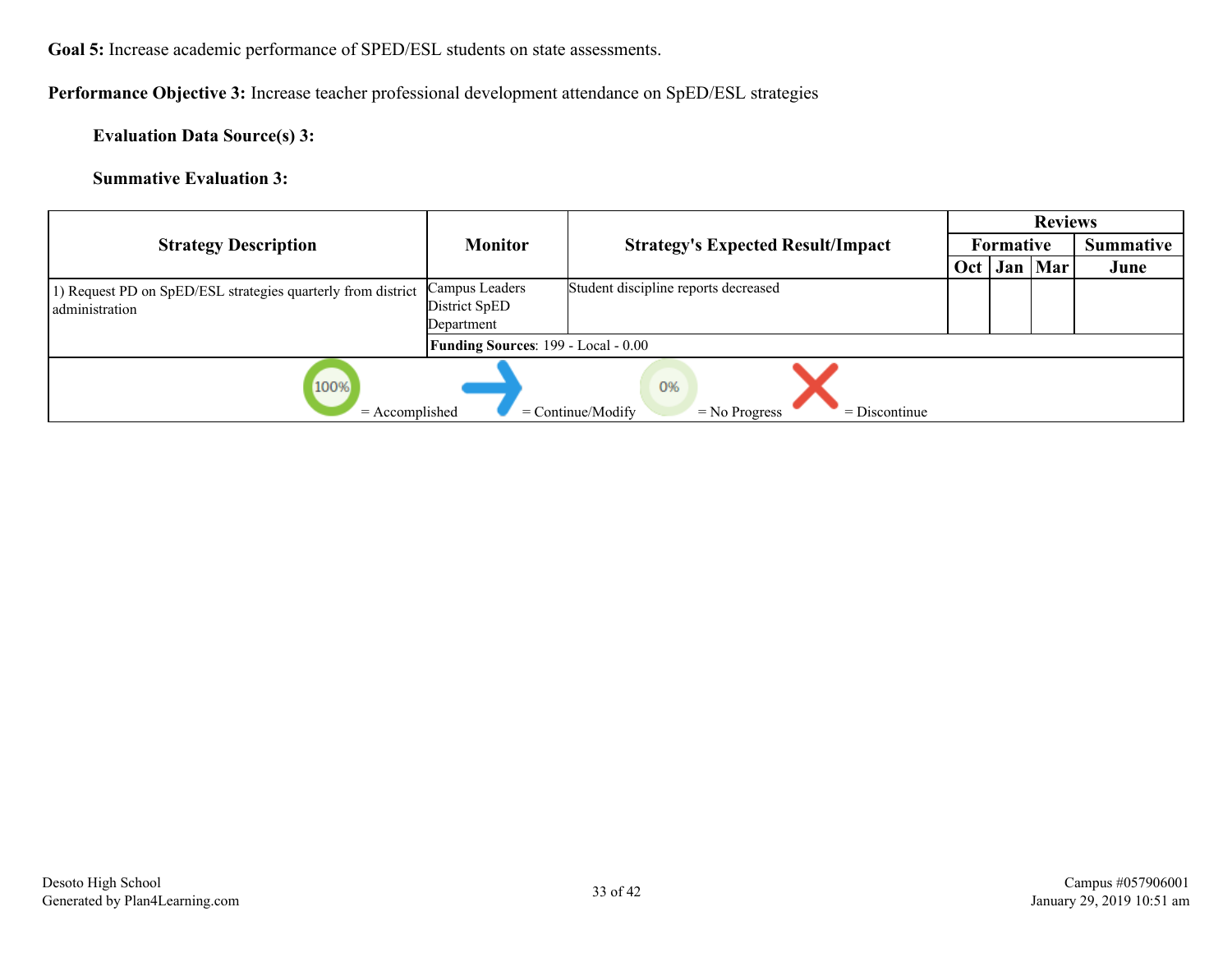**Performance Objective 4:** Provide classroom management interventions and trainings for Teachers with 10 or more referrals or 10% of their class population.

**Evaluation Data Source(s) 4:**

#### **Summative Evaluation 4:**

|                                                                                                |                                                                                   |                                                                |     |                  | <b>Reviews</b>   |      |  |
|------------------------------------------------------------------------------------------------|-----------------------------------------------------------------------------------|----------------------------------------------------------------|-----|------------------|------------------|------|--|
| <b>Strategy Description</b>                                                                    | <b>Monitor</b>                                                                    | <b>Strategy's Expected Result/Impact</b>                       |     | <b>Formative</b> | <b>Summative</b> |      |  |
|                                                                                                |                                                                                   |                                                                | Oct |                  | Jan   Mar        | June |  |
| 1) Provide formal and informal classroom management to<br>Teachers (through coaching/training) | Administrators<br><i>Instructional</i><br>Coordinators<br>District Administrators | Teacher discipline reports<br>Training sessions sign in sheets |     |                  |                  |      |  |
|                                                                                                | <b>Funding Sources: 199 - Local - 0.00</b>                                        |                                                                |     |                  |                  |      |  |
| 100%<br>0%<br>$=$ Discontinue<br>$=$ Accomplished<br>$=$ Continue/Modify<br>$=$ No Progress    |                                                                                   |                                                                |     |                  |                  |      |  |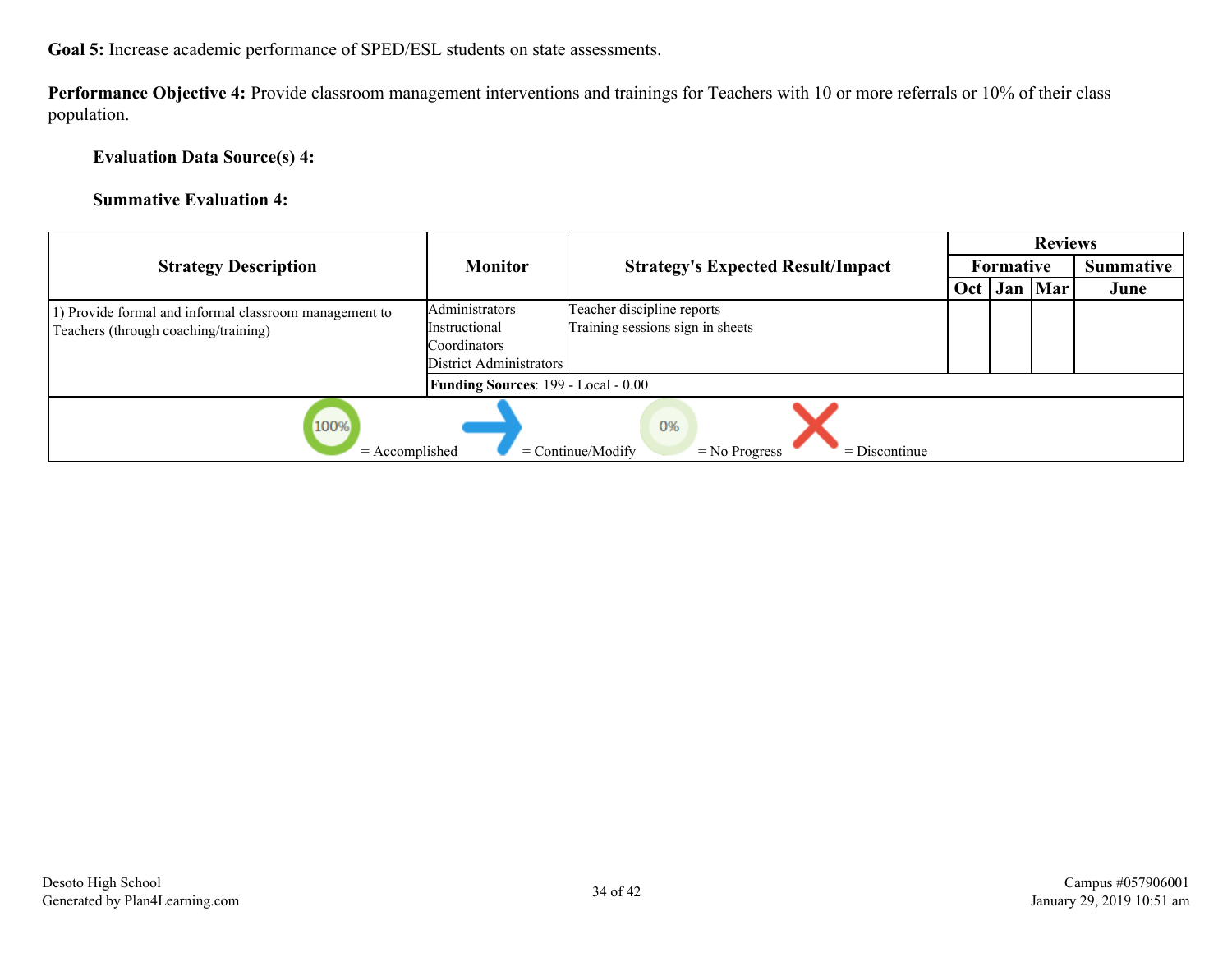<span id="page-34-0"></span>**Performance Objective 1:** Increase student performance on English I EOC by 15% gain in Meets and 10% in Masters.

**Evaluation Data Source(s) 1:**

**Summative Evaluation 1:**

|                                                                                             |                               |                                          |     |           | <b>Reviews</b> |                  |  |  |
|---------------------------------------------------------------------------------------------|-------------------------------|------------------------------------------|-----|-----------|----------------|------------------|--|--|
| <b>Strategy Description</b>                                                                 | <b>Monitor</b>                | <b>Strategy's Expected Result/Impact</b> |     | Formative |                | <b>Summative</b> |  |  |
|                                                                                             |                               |                                          | Oct |           | Jan   Mar      | June             |  |  |
| 1) Classroom assessments are administered on the 3rd week,                                  | English I Teachers            | Increase in campus assessment data       |     |           |                |                  |  |  |
| 6th week and 9th week of the grading period                                                 | Instructional<br>Coordinators |                                          |     |           |                |                  |  |  |
|                                                                                             | Campus Leaders                | EOC data reporting                       |     |           |                |                  |  |  |
| English EOC Class                                                                           |                               |                                          |     |           |                |                  |  |  |
| Teacher tutorials                                                                           |                               |                                          |     |           |                |                  |  |  |
|                                                                                             |                               |                                          |     |           |                |                  |  |  |
| Friday Night School                                                                         |                               |                                          |     |           |                |                  |  |  |
| 100%<br>0%<br>$=$ Accomplished<br>$=$ Continue/Modify<br>$=$ No Progress<br>$=$ Discontinue |                               |                                          |     |           |                |                  |  |  |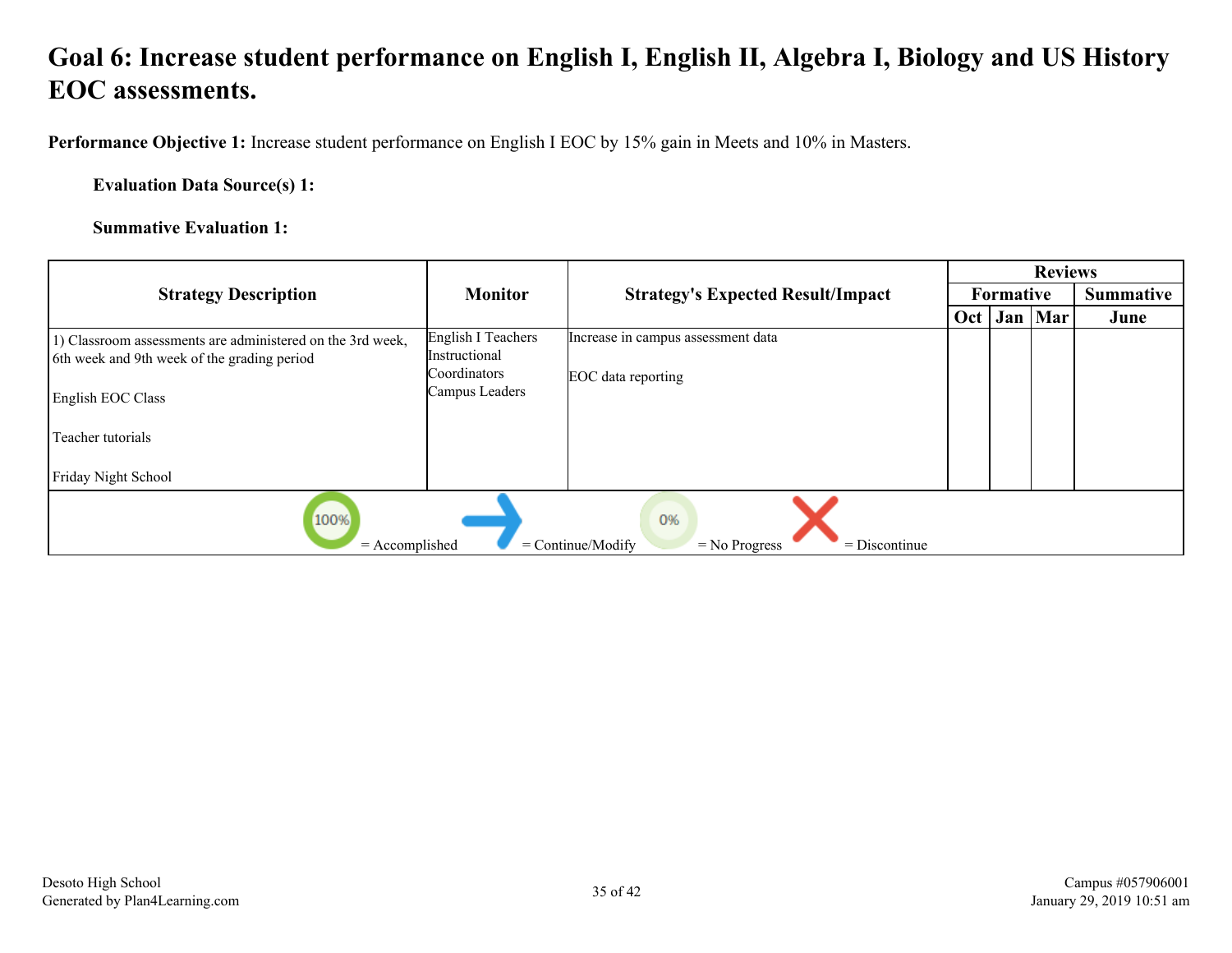**Performance Objective 2:** Increase student performance on English II EOC by 10% gain in Meets and 8% in Masters.

#### **Evaluation Data Source(s) 2:**

#### **Summative Evaluation 2:**

|                                                                                                         |                                      |                                          |     | <b>Reviews</b>   |           |                  |  |  |
|---------------------------------------------------------------------------------------------------------|--------------------------------------|------------------------------------------|-----|------------------|-----------|------------------|--|--|
| <b>Strategy Description</b>                                                                             | <b>Monitor</b>                       | <b>Strategy's Expected Result/Impact</b> |     | <b>Formative</b> |           | <b>Summative</b> |  |  |
|                                                                                                         |                                      |                                          | Oct |                  | Jan   Mar | June             |  |  |
| 1) Classroom assessments are administered on the 3rd week,<br>6th week and 9th week per grading period. | English II Teachers<br>Instructional | Increase in campus data                  |     |                  |           |                  |  |  |
|                                                                                                         | Coordinators                         | EOC data reporting                       |     |                  |           |                  |  |  |
| Teacher tutorials                                                                                       | Campus Leaders                       |                                          |     |                  |           |                  |  |  |
| English EOC Class                                                                                       |                                      |                                          |     |                  |           |                  |  |  |
| Friday Night School                                                                                     |                                      |                                          |     |                  |           |                  |  |  |
| 100%<br>0%<br>$=$ Accomplished<br>$=$ Continue/Modify<br>$=$ Discontinue<br>$=$ No Progress             |                                      |                                          |     |                  |           |                  |  |  |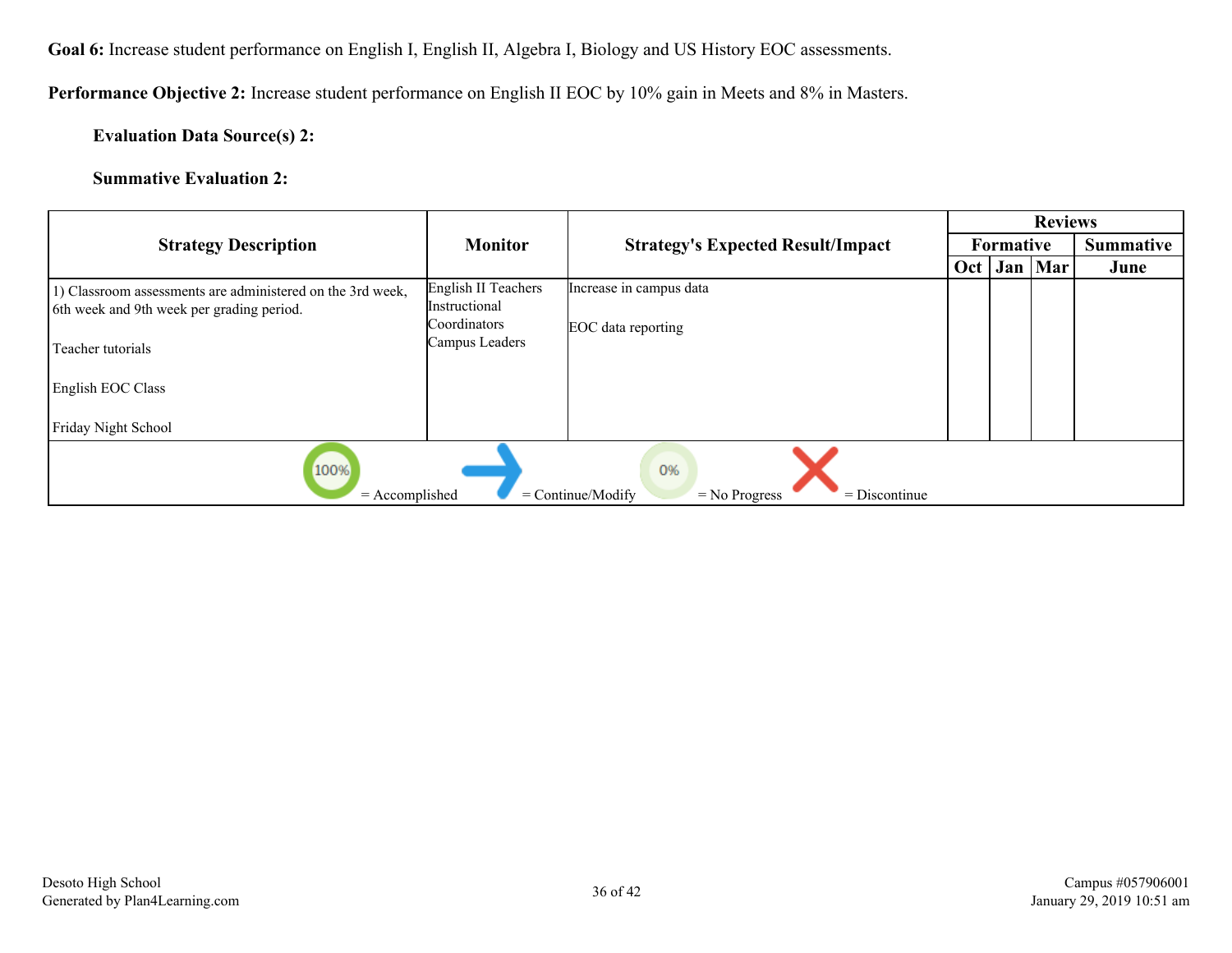**Performance Objective 3:** Increase student performance on Algebra I EOC by 15% gain in Meets and 10% in Masters.

#### **Evaluation Data Source(s) 3:**

#### **Summative Evaluation 3:**

|                                                                                                         |                                     | <b>Strategy's Expected Result/Impact</b> |     |                  | <b>Reviews</b> |      |  |
|---------------------------------------------------------------------------------------------------------|-------------------------------------|------------------------------------------|-----|------------------|----------------|------|--|
| <b>Strategy Description</b>                                                                             | <b>Monitor</b>                      |                                          |     | <b>Formative</b> | Summative      |      |  |
|                                                                                                         |                                     |                                          | Oct |                  | Jan   Mar      | June |  |
| 1) Classroom assessments are administered on the 3rd week,<br>6th week and 9th week per grading period. | Algebra I Teachers<br>Instructional | Increase in campus data                  |     |                  |                |      |  |
| Algebra EOC Class                                                                                       | Coordinators<br>Campus Leaders      | EOC data reporting                       |     |                  |                |      |  |
| Teacher tutorials                                                                                       |                                     |                                          |     |                  |                |      |  |
| Friday Night School                                                                                     |                                     |                                          |     |                  |                |      |  |
| 100%<br>0%<br>$=$ Accomplished<br>$=$ Continue/Modify<br>$=$ Discontinue<br>$=$ No Progress             |                                     |                                          |     |                  |                |      |  |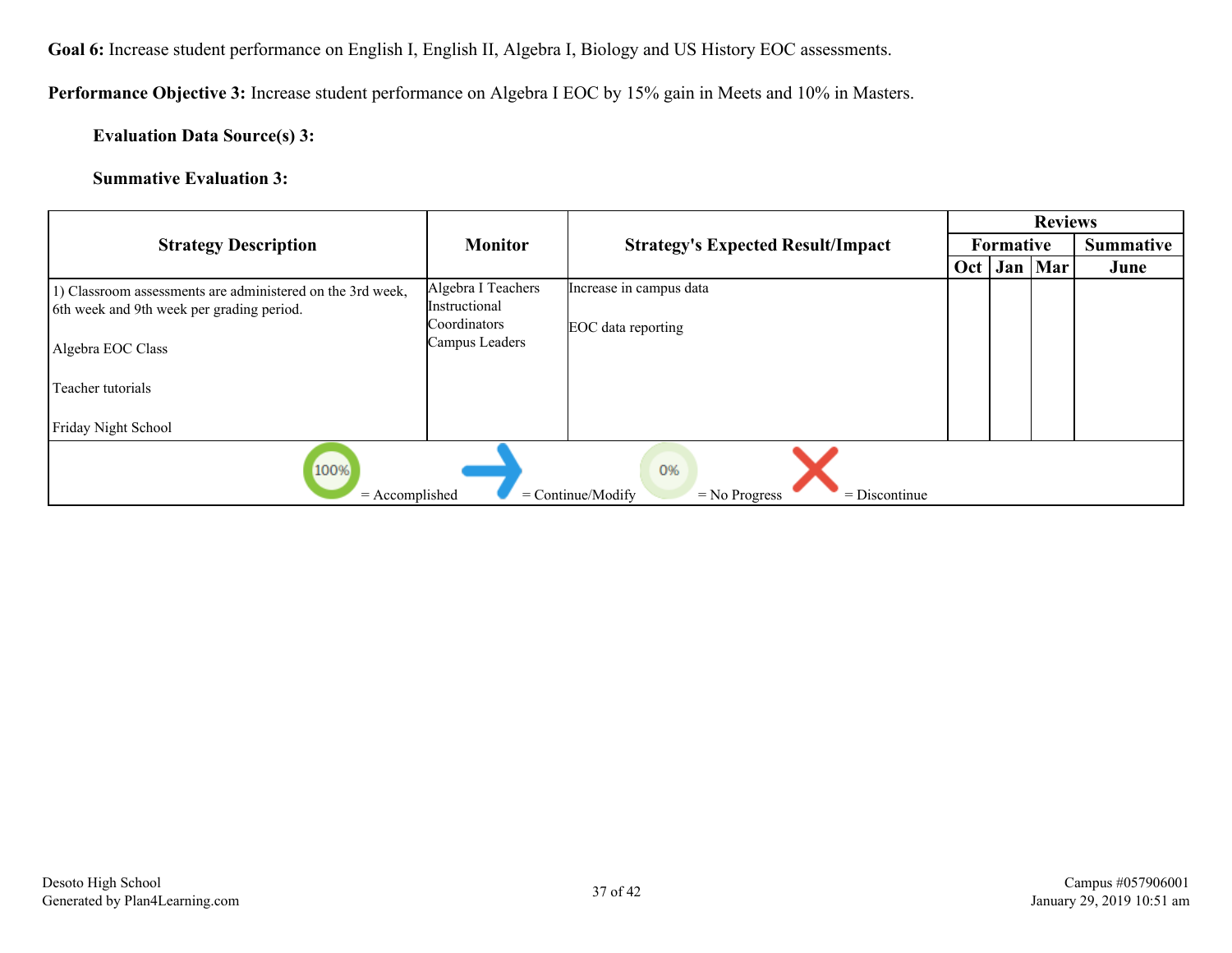**Performance Objective 4:** Increase student performance on Biology EOC by 8% gain in Meets and 8% in Masters.

#### **Evaluation Data Source(s) 4:**

#### **Summative Evaluation 4:**

|                                                                                                         |                                                 |                                          | <b>Reviews</b> |                  |           |      |  |
|---------------------------------------------------------------------------------------------------------|-------------------------------------------------|------------------------------------------|----------------|------------------|-----------|------|--|
| <b>Strategy Description</b>                                                                             | <b>Monitor</b>                                  | <b>Strategy's Expected Result/Impact</b> |                | <b>Formative</b> | Summative |      |  |
|                                                                                                         |                                                 |                                          | Oct            |                  | Jan   Mar | June |  |
| 1) Classroom assessments are administered on the 3rd week,<br>6th week and 9th week per grading period. | <b>Biology Teachers</b><br><i>Instructional</i> | Increase in campus data                  |                |                  |           |      |  |
| Teacher tutorials                                                                                       | Coordinators<br>Campus Leaders                  | EOC data reporting                       |                |                  |           |      |  |
|                                                                                                         |                                                 | Distinction in Science                   |                |                  |           |      |  |
| <b>Biology EOC Class</b>                                                                                |                                                 |                                          |                |                  |           |      |  |
| Friday Night School                                                                                     |                                                 |                                          |                |                  |           |      |  |
| 100%<br>0%<br>$=$ Accomplished<br>$=$ Continue/Modify<br>$=$ Discontinue<br>$=$ No Progress             |                                                 |                                          |                |                  |           |      |  |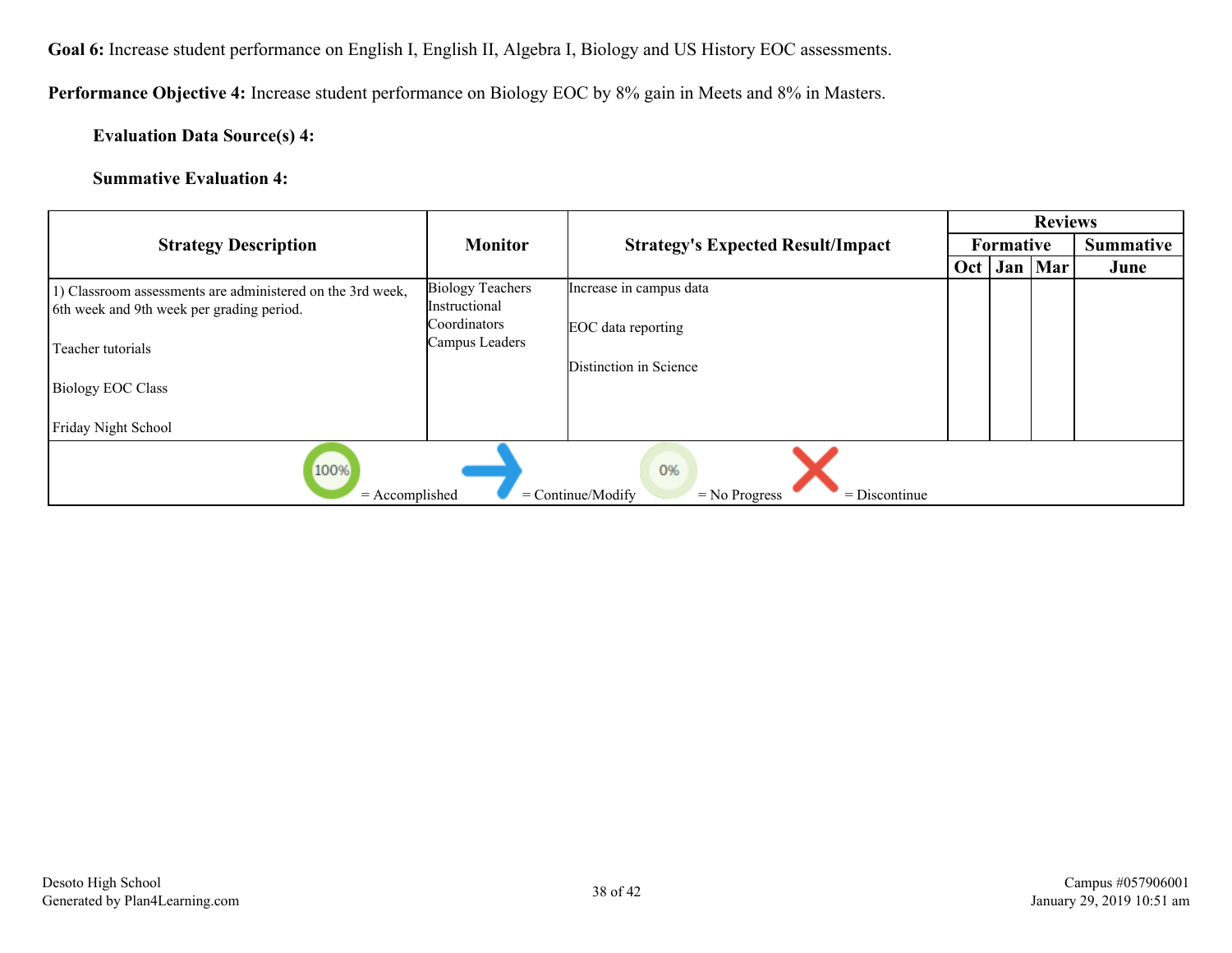**Performance Objective 5:** Increase student performance on US History EOC by 7% gain in Meets and and 7% in Masters.

#### **Evaluation Data Source(s) 5:**

#### **Summative Evaluation 5:**

|                                                                                                         |                                                                    | <b>Strategy's Expected Result/Impact</b>      |     |           | <b>Reviews</b> |                  |  |
|---------------------------------------------------------------------------------------------------------|--------------------------------------------------------------------|-----------------------------------------------|-----|-----------|----------------|------------------|--|
| <b>Strategy Description</b>                                                                             | <b>Monitor</b>                                                     |                                               |     | Formative |                | <b>Summative</b> |  |
|                                                                                                         |                                                                    |                                               | Oct |           | Jan   Mar      | June             |  |
| 1) Classroom assessments are administered on the 3rd week,<br>6th week and 9th week per grading period. | <b>US History Teachers</b><br><i>Instructional</i><br>Coordinators | Increase in campus data<br>EOC data reporting |     |           |                |                  |  |
| Teacher tutorials                                                                                       | Campus Leaders                                                     | Distinction in Social Studies                 |     |           |                |                  |  |
| Friday Night School                                                                                     |                                                                    |                                               |     |           |                |                  |  |
| 100%<br>0%<br>$=$ Accomplished<br>$=$ Continue/Modify<br>$=$ No Progress<br>$=$ Discontinue             |                                                                    |                                               |     |           |                |                  |  |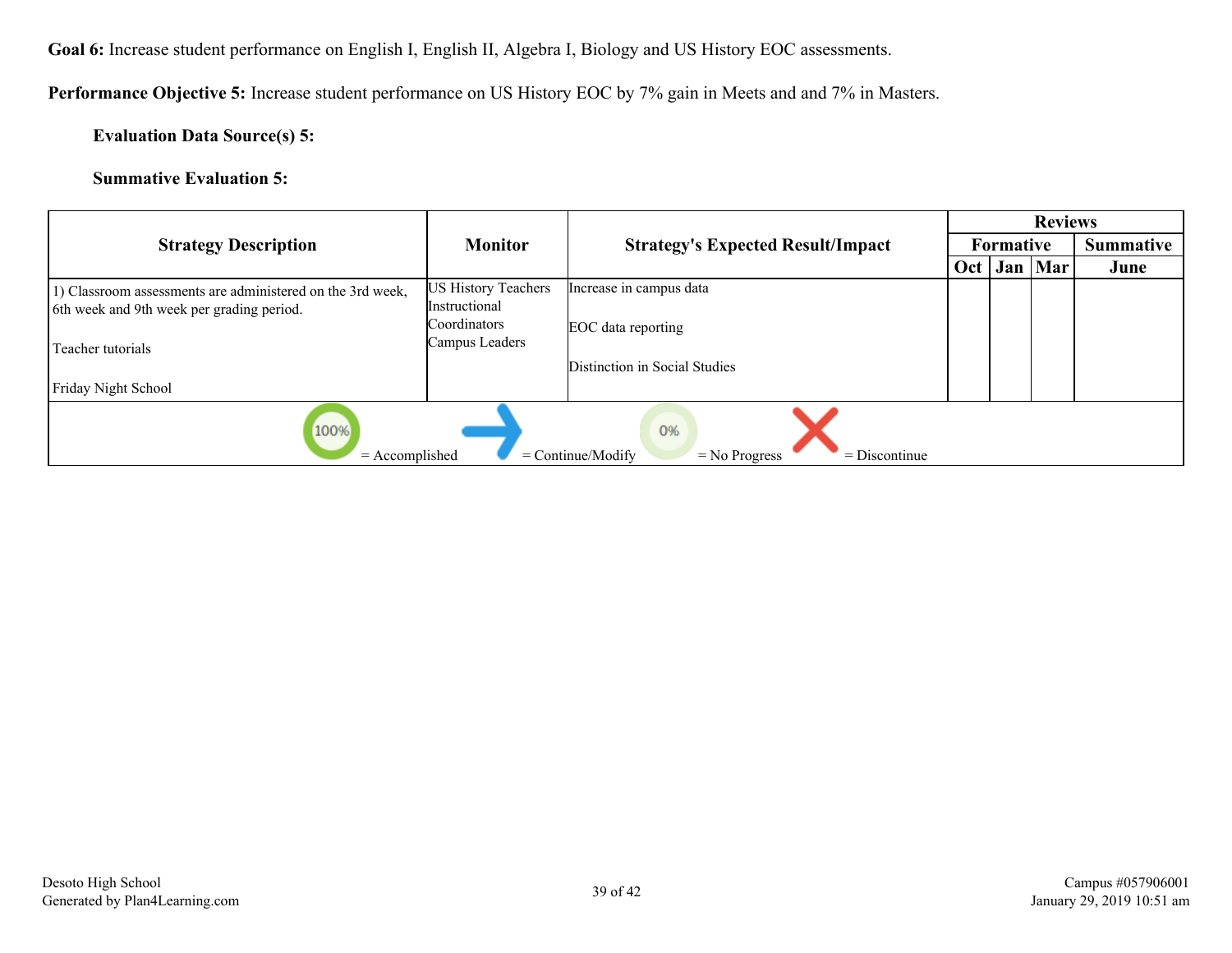### <span id="page-39-0"></span>**Goal 7: Improve financial status with student enrollment in the district**

**Performance Objective 1:** Increase student enrollment by 2%.

#### **Evaluation Data Source(s) 1:**

#### **Summative Evaluation 1:**

|                                                                                             |                                     |                                                                   |                  |     | <b>Reviews</b> |                  |
|---------------------------------------------------------------------------------------------|-------------------------------------|-------------------------------------------------------------------|------------------|-----|----------------|------------------|
| <b>Strategy Description</b>                                                                 | <b>Monitor</b>                      | <b>Strategy's Expected Result/Impact</b>                          | <b>Formative</b> |     |                | <b>Summative</b> |
|                                                                                             |                                     |                                                                   | Oct              | Jan | Mar            | June             |
| 1) Advertise college & career academies, Dual Credit,                                       | Counselors                          | Enrollment data reports                                           |                  |     |                |                  |
| SAT/ACT Prep courses and Advance Academics opportunities CTE department                     |                                     |                                                                   |                  |     |                |                  |
|                                                                                             | Advance Academics                   |                                                                   |                  |     |                |                  |
|                                                                                             | Administrator                       |                                                                   |                  |     |                |                  |
|                                                                                             | Funding Sources: 199 - Local - 0.00 |                                                                   |                  |     |                |                  |
| 2) Send personal invites to parents of students, that have                                  | Principal                           | Positive results on parent survey indicating the strong desire to |                  |     |                |                  |
| transferred to neighboring schools, to highlight academic                                   | Associate Principal of              | return to DeSoto High School.                                     |                  |     |                |                  |
| programs at DeSoto High School.                                                             | Teaching and Learning               |                                                                   |                  |     |                |                  |
|                                                                                             | Counselors                          |                                                                   |                  |     |                |                  |
|                                                                                             | <b>PEIMS Clerk</b>                  |                                                                   |                  |     |                |                  |
| 3) Conduct one-on-one conferences with parents of newly                                     | Principal                           | Commitment from parents to re-enroll students into DeSoto         |                  |     |                |                  |
| transferred students to neighboring schools.                                                | Campus Leaders                      | High School.                                                      |                  |     |                |                  |
| 4) Invite Realtors for Campus Walks                                                         | Principal                           | Build a positive relationship with community realtors based on    |                  |     |                |                  |
|                                                                                             | Campus leaders                      | the positive attributes of DeSoto High School.                    |                  |     |                |                  |
| 100%<br>0%<br>$=$ Accomplished<br>$=$ Continue/Modify<br>$=$ Discontinue<br>$=$ No Progress |                                     |                                                                   |                  |     |                |                  |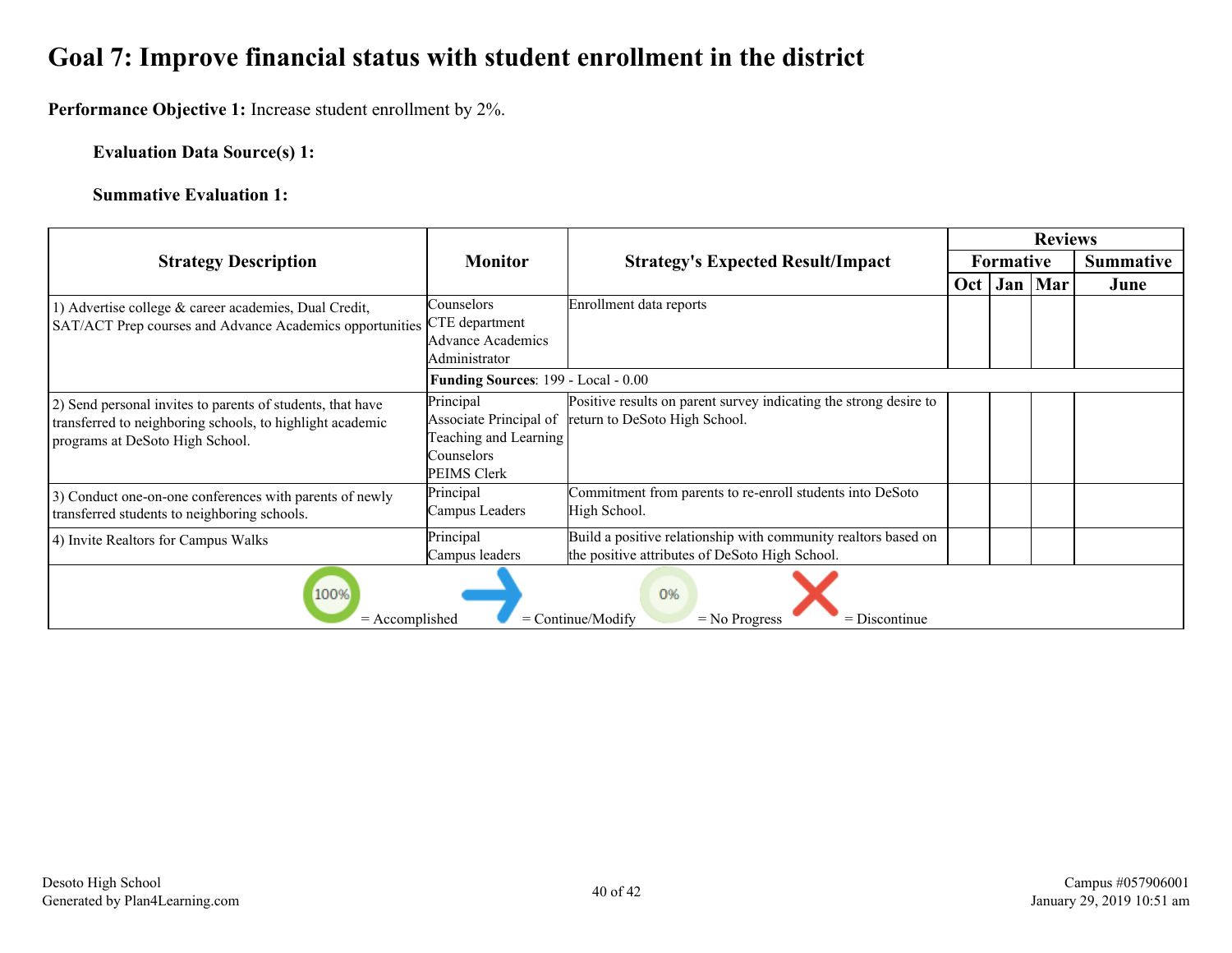# **Comprehensive Support Strategies**

<span id="page-40-0"></span>

| Goal Objective Strategy | Description                                                                                                                                     |
|-------------------------|-------------------------------------------------------------------------------------------------------------------------------------------------|
|                         | Ensure Special Education student IEPs are being followed and documented in lesson plans by teachers Lesson plans will<br>include ESL strategies |